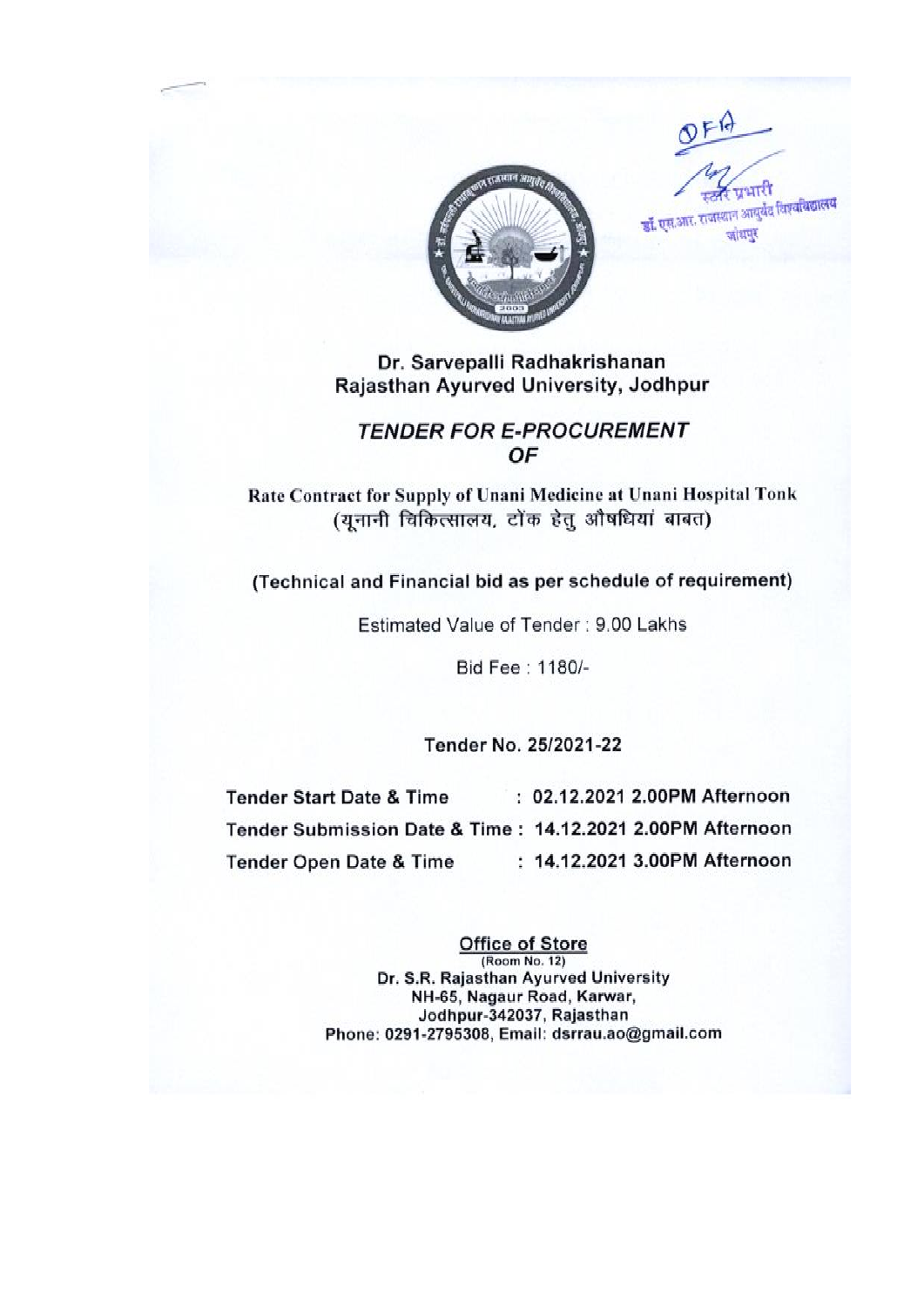

**Office Address :- Nagaur Road, Karwar, Jodhpur Pin No**- **342037**

# **Fill in the blank and on which page DD enclosed and other information by tenderer Bid Notice No. ................ (e-tender)**

# **Check list for Rate Contract for Supply of Unani Medicine at Unani Hospital Tonk**

| S.             |                                            |         | Particular | Page |
|----------------|--------------------------------------------|---------|------------|------|
| No.            |                                            |         |            | No.  |
| 1              | Bid Fee (RS. 1180/-)                       | DD No.: |            |      |
|                | (In Favour of Registrar, Dr. S.R.Rajasthan | Date:   |            |      |
|                | <b>Ayurved University, Jodhpur)</b>        | Bank:   |            |      |
|                |                                            | Amount: |            |      |
| $\overline{2}$ | Processing fee (Rs. 500/-)                 | DD No.: |            |      |
|                | (In favour of Managing Director, RISL,     | Date:   |            |      |
|                | Jaipur                                     | Bank:   |            |      |
|                |                                            | Amount: |            |      |
| 3              | BID Document Form duly signed              |         |            |      |
| 4              | List of Unani Medicine (Ann-1)             |         |            |      |
| 5              | Tender Terms & Condition SR-16 signed      |         |            |      |
| 6              | Declaration by the tenderer (SR-11)        |         |            |      |
| 7              | <b>GST Registration/GST Clearance</b>      |         |            |      |
|                | Certificate                                |         |            |      |
| 8              | Form of Bid-Securing Declaration(Ann-2)    |         |            |      |
| 9              | GST Declaration (Ann-3)                    |         |            |      |
| 10             | Price Charging Certificate (Ann-4)         |         |            |      |
| 11             | Format for Non Blacklisting of Supplier    |         |            |      |
|                | $(Ann-5)$                                  |         |            |      |
| 12             | Financial Statement, ITR, Annual Turnover  |         |            |      |
|                | Certificate                                |         |            |      |
| 13             | Certificate of experience                  |         |            |      |
| 14             | License/ PAN Card and Others etc.          |         |            |      |

Notice : All Column should be filled compulsory by Tenderer.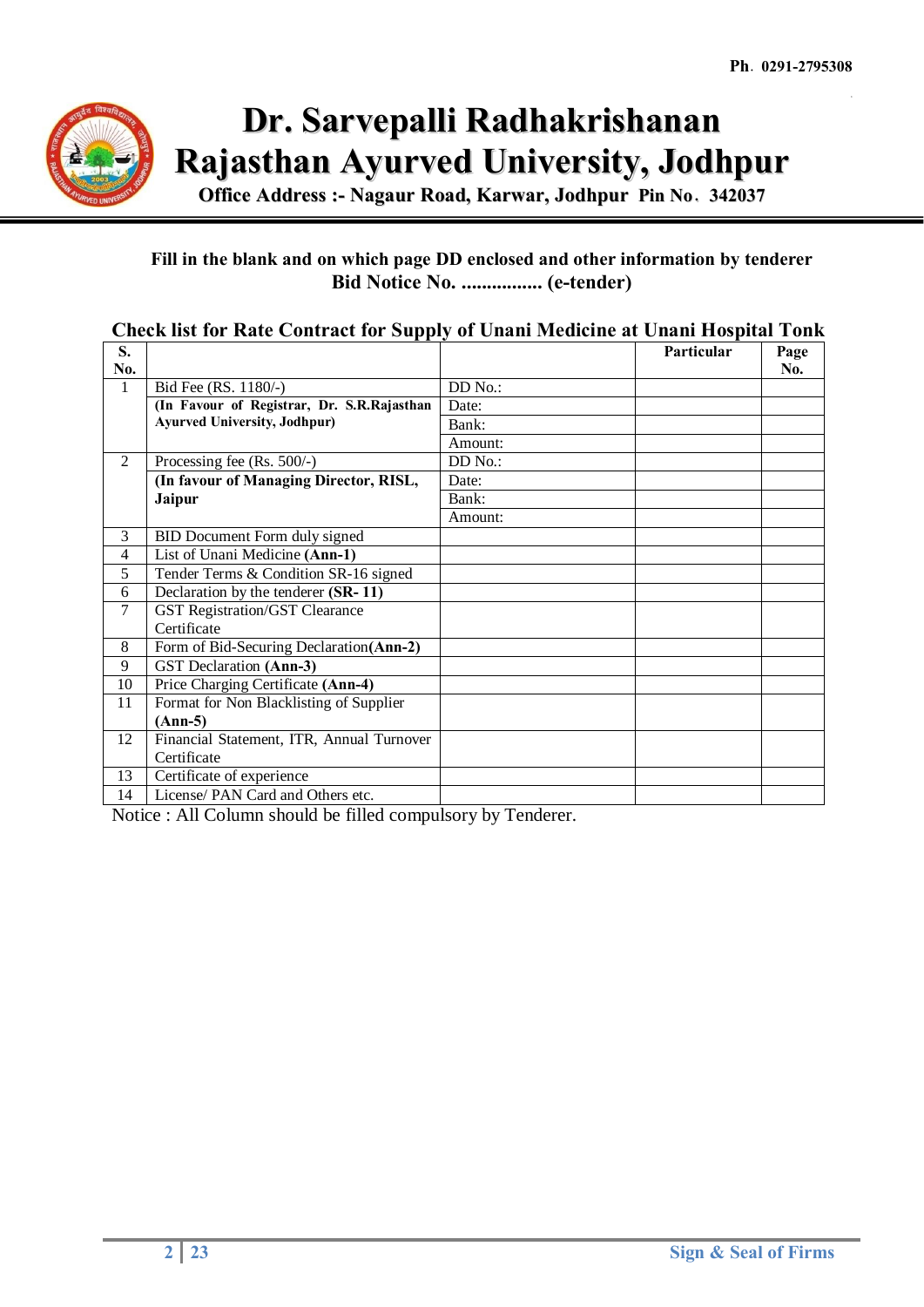

**Office Address :- Nagaur Road, Karwar, Jodhpur Pin No- 342037**

# **BID DOCUMENT FORM**

- 1. Rate Contract for Supply of Unani Medicine at Unani Hospital Tonk
- 2. Name & Full address of the firm submitting the tender along with Tel. No., Fax No. & E-Mail/Mobile Number:

M/s ............................................................................... ...................................................................................... ...................................................................................... **GST No.** ....................................................................... **Mobile No.** ................................................................... **Email ID** .......................................................................

- 3. Address to:- Registrar, Dr. S.R. Rajasthan Ayurved University, Jodhpur (E-mail:- dsrrao.ao@gmail.com)
- 4. Reference -Bid Notice No. .......................... dated ......................
- 5. The bid fee is Rs. 1180/- in favour of **Registrar, Dr. S.R. Rajasthan Ayurved University, Jodhpur** and Processing fee Rs. 500/- in favour of **Managing Director, RISL, Jaipur** respectively as per e-tender notice has been deposited Vide separate demand drafts as per enclosed scanned copies.
- 6. As per Order No. F.1(1)F.D./G.F.&AR/2007 Dated 30-09-2011(Circular No. 19/2011) of the Finance Department, for the works upto Rs. 50 lakh processing fee Rs. 500/- and above Rs 50 lakh processing fee Rs. 1000/- will have to be paid, which will be payable in the form of demand draft or banker's check. It should be payable in favor of Demand Draft or Banker's Check Managing Director, RISL payable at Jaipur.
- 7. All documents required as per tender documents are enclosed.
- 8. The medicine should be according to the make (औषधिया मैक-हमदर्द लेबोरैट्रीज, रेक्स, रेमिडीज, शमा लेबोरैट्रीज, देहलवी नेचरल, तिब्बियां एवं स्काई आदि).
- 9. Bidder should be having valid drug licence.
- 10. The Contractor/firm will adopt all safety measures /precautions while executing the supply. In case of any accident /causality of any personnel, involved in supply the complete responsibility will be borne by the contractor/firm himself and University will not be held responsible for any claim/compensation.
- 11. If any delay/deficiency occurred by the firm in supply, penalty as decided by the University shall be imposed.It will be in addition to the University of right to forfeit the security, cancel the contract and black list the firm form further participation in bidding.
- 12. On the basis of Rate Quoted in **BOQ** by the bidders. Contract will be awarded to the Successful bidder whose rates will be the lowest and contract will be valid for the period of **ONE YEAR.** University reserve the right to extend the validity of contract on mutual consent on the same rates and terms and conditions for a maximum of Three Months upon the satisfactory performance of the supplier.
- 13. If the supply is not satisfactory, the contract can be canceled by giving 15 days notice to the firm.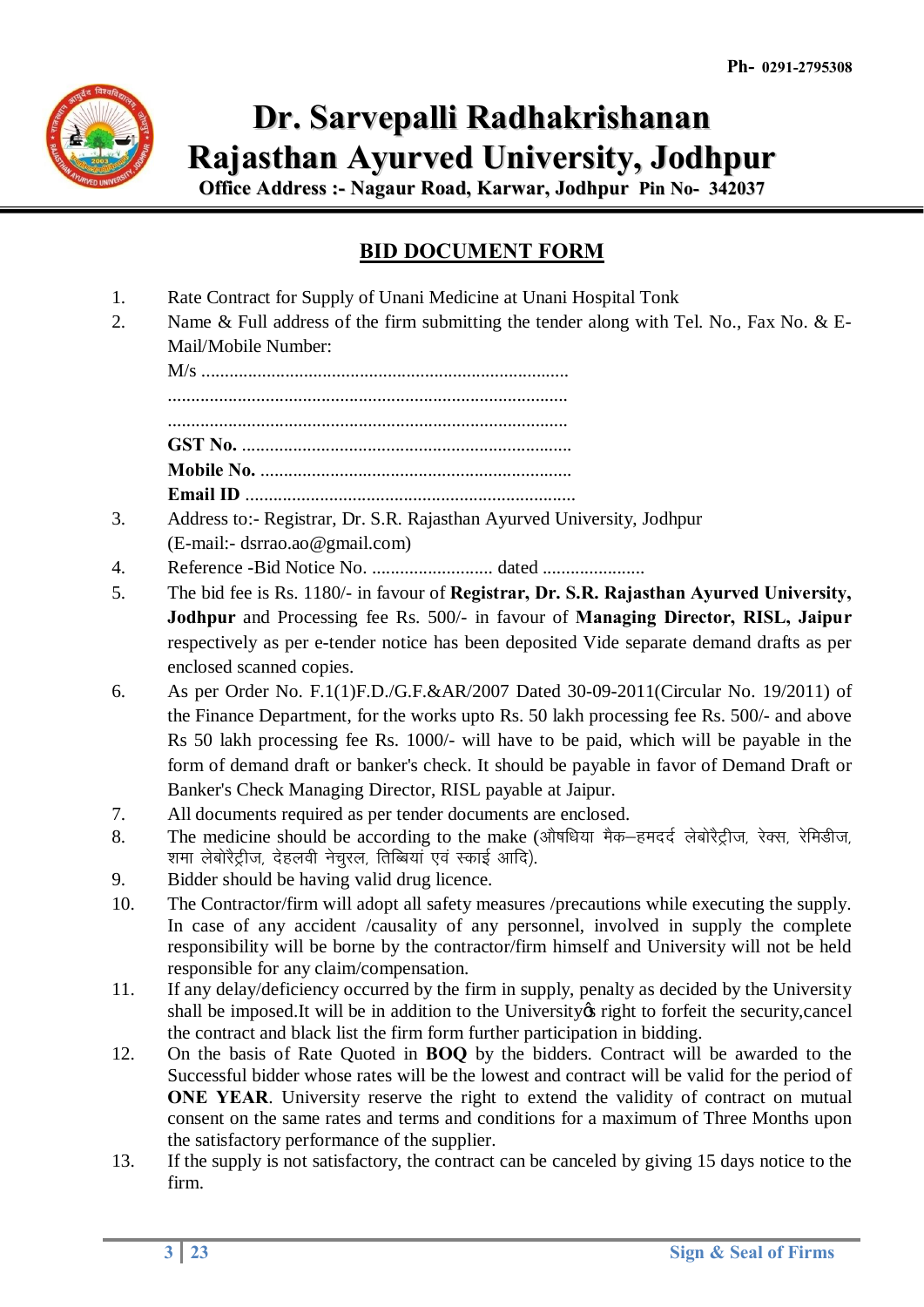- 14. The University will reserve the right to approve / reject the tenders received.
- 15. I/We agree to abide by all the Terms & Conditions mentioned in Tender Notice No. ................ dated ..................... issued by the Department and also agree to further Terms & Conditions of the said tender notice given in the attached sheets **(all the pages of which has been signed with stamp by me/us in token of my/our acceptance of the terms & conditions mentioned therein).**

# **ACCEPTANCE**

I/We have carefully read and understood above terms and conditions (from 1 to 15) of the tender and abide by them.

I/We have also certify that all the information of the tendered has been enclosed and no information has been held back by us.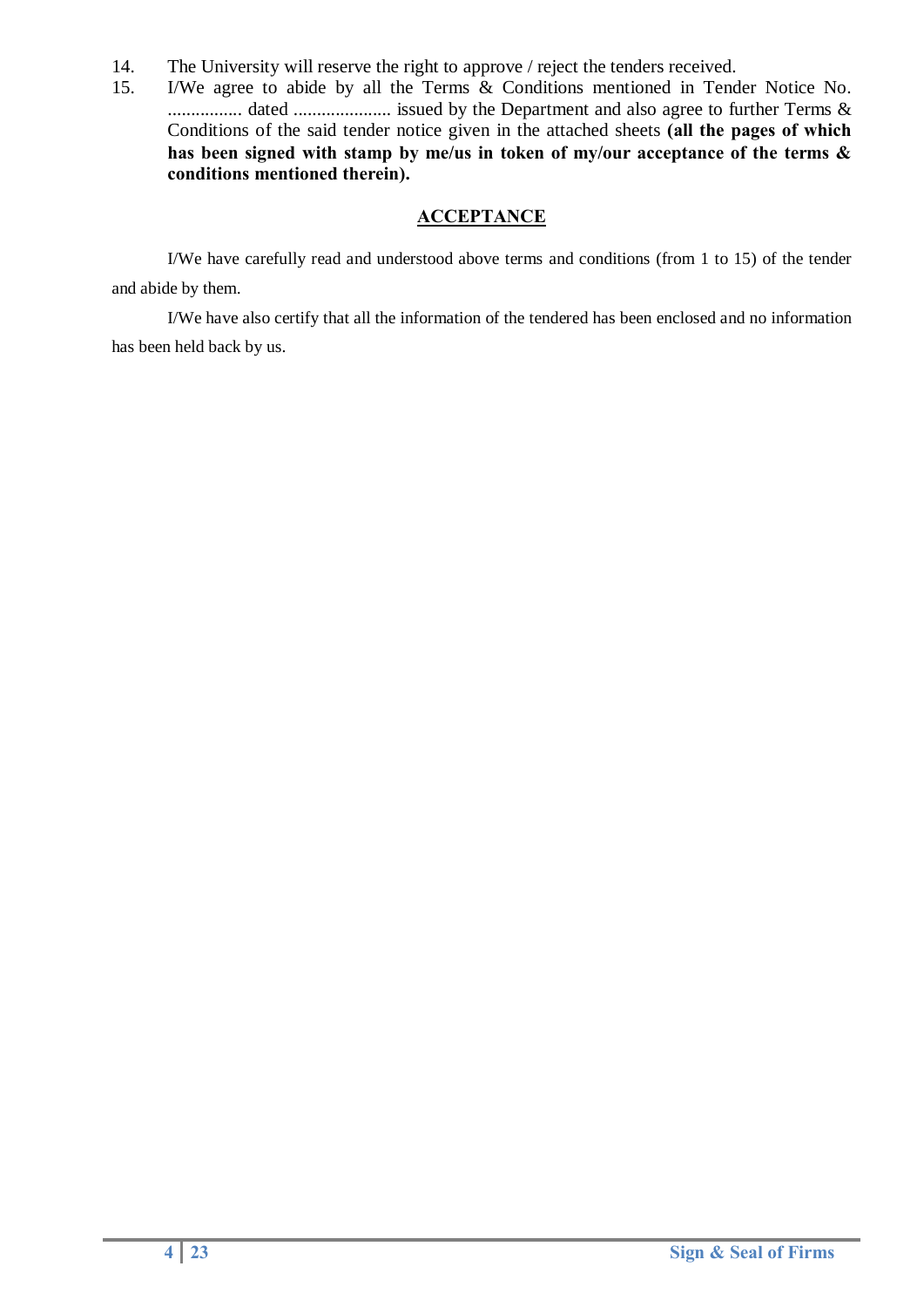#### *List of Unani Medicine at Unani Hospital Tonk* **(Upload online in BOQ Format)**

| S. No.          | <b>Medicine's Name</b>   | ÷.<br>Requirement<br>Qty. | Pack         | Unit                | Rate quoted by<br><b>Bidder with</b><br><b>GST</b> | <b>Total Amount</b><br>with GST |
|-----------------|--------------------------|---------------------------|--------------|---------------------|----------------------------------------------------|---------------------------------|
| $\mathbf{1}$    | हब्बे असगन्ध             | 200                       | 1000         | <b>PILLS</b>        |                                                    |                                 |
| $\overline{c}$  | हब्बे सूरजान             | 200                       | 1000         | PILLS               |                                                    |                                 |
| 3               | हब्बे अजराकी             | 200                       | 1000         | <b>PILLS</b>        |                                                    |                                 |
| $\overline{4}$  | हब्बे मुक्कवी मेदा       | 80                        | 400          | <b>PILLS</b>        |                                                    |                                 |
| 5               | हब्बे जिकून्नफ्स         | 500                       | 50           | <b>PILLS</b>        |                                                    |                                 |
| 6               | हब्बे हलतीत              | 100                       | 1000         | <b>PILLS</b>        |                                                    |                                 |
| 7               | हब्बे पपीता              | 100                       | 1000         | <b>PILLS</b>        |                                                    |                                 |
| $\,8\,$         | कूर्स सूजाक              | 150                       | 50           | <b>PILLS</b>        |                                                    |                                 |
| 9               | कूर्स असफर               | 200                       | 100          | <b>PILLS</b>        |                                                    |                                 |
| $10\,$          | कर्स जिरयान              | 150                       | $50\,$       | <b>PILLS</b>        |                                                    |                                 |
| 11              | कुर्स पौदीना             | 50                        | 1000         | <b>PILLS</b>        |                                                    |                                 |
| 12              | कुर्स बन्दिश खुन         | 200                       | 200          | <b>PILLS</b>        |                                                    |                                 |
| 13              | कूर्स अलकली              | 200                       | 200          | PILLS               |                                                    |                                 |
| 14              | कूर्स सहर                | 200                       | 50           | <b>PILLS</b>        |                                                    |                                 |
| 15              | कर्स कहरूबा              | 100                       | 50           | <b>PILLS</b>        |                                                    |                                 |
| 16              | कुर्स असरोफीन            | 250                       | 50           | <b>PILLS</b>        |                                                    |                                 |
| 17              | कर्स दौलाबी              | 250                       | 50           | <b>PILLS</b>        |                                                    |                                 |
| 18              | सफूफ हाबिस               | 100                       | 100          | <b>GM</b>           |                                                    |                                 |
| 19              | सफूफ सैलान               | 300                       | 100          | $\mbox{GM}$         |                                                    |                                 |
| $20\,$          | सफूफ हरड                 | 30                        | $\mathbf{1}$ | $\mathbf{KG}$       |                                                    |                                 |
| 21              | सफूफ बहेडा               | $\overline{30}$           | $\mathbf{1}$ | $\mathbf{KG}$       |                                                    |                                 |
| 22              | सफूफ आवला                | 30                        | $\mathbf{1}$ | KG                  |                                                    |                                 |
| 23              | नमक सुलेमानी             | 100                       | 100          | $\mbox{GM}$         |                                                    |                                 |
| 24              | कूश्ता फौलाद             | 200                       | 15           | $\rm GM$            |                                                    |                                 |
| 25              | कैप्सुल औजाई             | 500                       | 60           | CAP.                |                                                    |                                 |
| $26\,$          | कैप्सूल मटौसीन           | 200                       | 60           | CAP.                |                                                    |                                 |
| $\overline{27}$ | कैप्सूल हमदोराइड         | 400                       | 60           | CAP.                |                                                    |                                 |
| 28              | कैप्सूल डायबीट           | 400                       | 60           | CAP.                |                                                    |                                 |
| 29              | कैप्सूल महावारी          | 400                       | 50           | CAP.                |                                                    |                                 |
| $\overline{30}$ | अर्क गाऊजवान             | 200                       | 500          | <b>ML</b>           |                                                    |                                 |
| $\overline{31}$ | इत्रिफल मुकिल            | 50                        | 100          | $\mbox{GM}$         |                                                    |                                 |
| 32              | शर्बत बनफशा              | 250                       | 500          | $\rm ML$            |                                                    |                                 |
| 33              | शर्बत निसवानी            | 100                       | 500          | ML                  |                                                    |                                 |
| 34              | शर्बत तूत स्याह          | 100                       | 200          | ML                  |                                                    |                                 |
| $\overline{35}$ | शर्बत आलु–बालू           | 100                       | 200          | $\rm ML$            |                                                    |                                 |
| $\overline{36}$ | शर्बत फौलाद              | 200                       | 500          | $\rm ML$            |                                                    |                                 |
| 37              | हब्बे जालीनुस            | 150                       | 50           | PL                  |                                                    |                                 |
| 38              | कुर्स कुश्ता मरजान       | 150                       | 50           | $\rm GM$            |                                                    |                                 |
| 39              | मरहम राल                 | 100                       | 100          | $\overline{\rm GM}$ |                                                    |                                 |
| 40              | शर्बत मुरक्कव मुस्फी खून | 200                       | 200          | <b>ML</b>           |                                                    |                                 |
| 41              | <u>कुर्स</u> मुसक्किन    | $100\,$                   | 10           | $\mathbf{PL}$       |                                                    |                                 |
| 42              | बरशाशा                   | 50                        | $10\,$       | $\mbox{GM}$         |                                                    |                                 |
| 43              | सफूफ बेलगिरी             | 50                        | 100          | $\rm GM$            |                                                    |                                 |
| $44\,$          | शर्बत बेलगिरी            | $20\,$                    | 200          | ML                  |                                                    |                                 |
| 45              | गौजिवादि क्वाथ           | 50                        | $\,1\,$      | KG                  |                                                    |                                 |
| 46              | महारासनादि क्वाथ         | 50                        | $\mathbf{1}$ | KG                  |                                                    |                                 |

नोटः $-$ 

1. दरें जीएसटी सहित उल्लेख करें। एफ.ओ.आर. यूनानी हॉस्पीटल, टोंक होगा।

2. औषधिया मैक — हमदर्द लेबोरैट्रीज, रेक्स रेमिडीज, शमा लेबोरैट्रीज, देहलवी नेचुरल, तिब्बियां एवं स्काई आदि होनी चाहिए।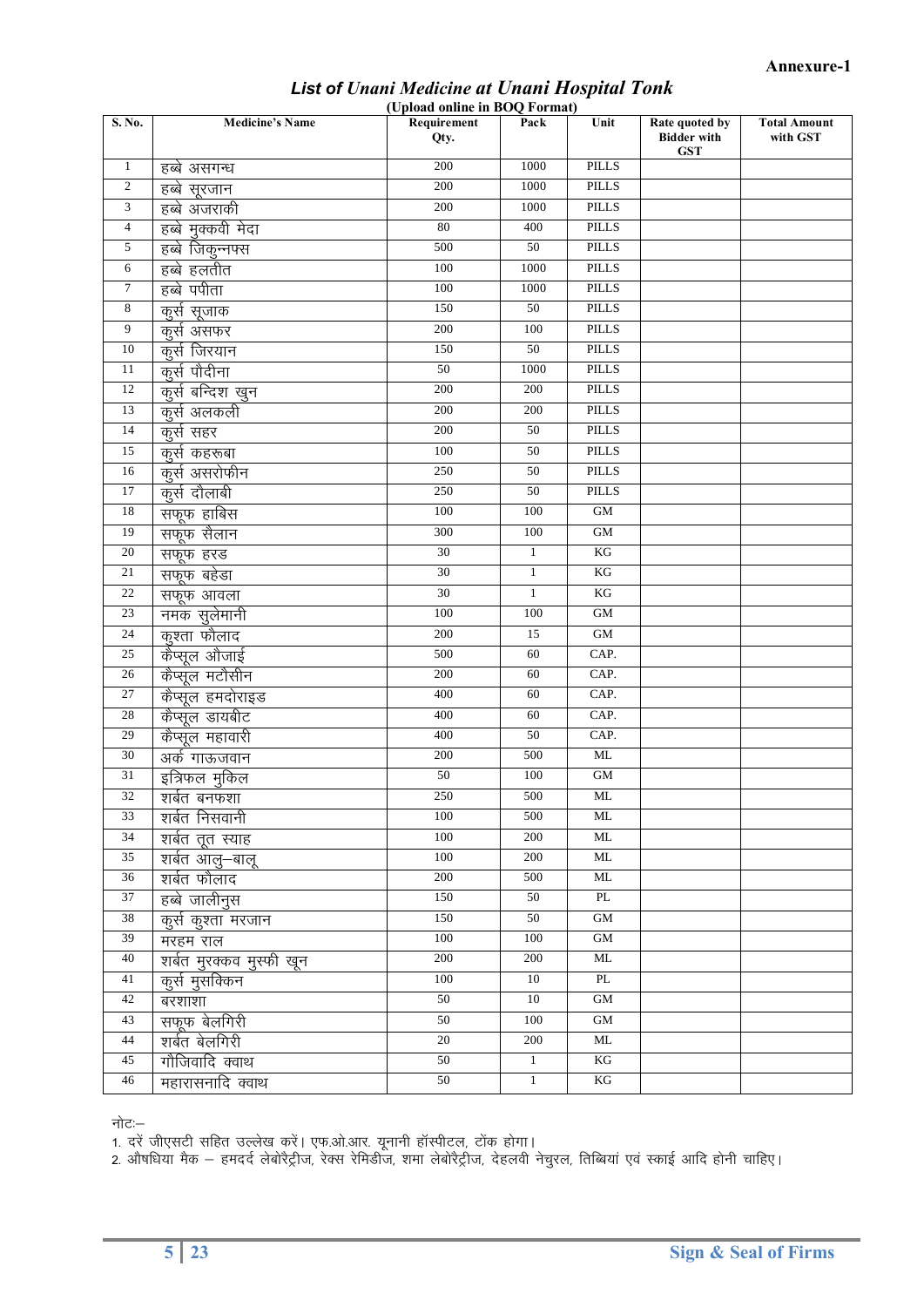

**Office Address :- Nagaur Road, Karwar, Jodhpur** (**Pin No**- **342037) Web side : www.raujodhpur.org , E-mail- rau\_jodhpur@yahoo.co.in**

## **"TERMS AND CONDITIONS OF OPEN TENDER AND RATE CONTRACT"**

#### **NOTE:- Tenderer should read these conditions carefully and comply strictly while submitting their tenders:-**

- 1. Signed scan copy of registration certificate, GST certificate, complete form of tender along with terms and conditions will have to be uploaded along with scan copy of DD/Banker Cheque of Bid fee, Processing fee. Financial bids will not be opened in case of non-upload. No form of offline will be accepted in the office except the DD / Banker Check for Bid Fee and Processing Fee.
- 2. The Tenderer will have to deposit Rs. 1180/- towards Bid fee in form of DD/Bankers Cheque in favour of **Registrar, Dr. S.R. Rajasthan Ayurved University** payable at **Jodhpur** and Processing fee Rs. 500/- in form of DD in favour of **Managing Director, R.I.S.L., Jaipur**.
- 3. The technical bid will be opened only by the tenderers who has submitted the DD of Bid fee and Processing fee, Bid-Securing Declaration and Non Blacklisting of Supplier on Non-Judicial Stamp. If the holiday remains on that day for any reason, then the tenders will be opened at the same time on the next working day.

# 4. **INVITATION FOR TENDER OFFERS**

The BIDDERs are requested to give detailed tenderin one Bid i.e.

**Technical Bid:** The online envelope clearly marked as **"Technical Bid-Envelope No. 1"** shall contain the all scanned copies of originals documents in PDF Format:

#### **Envelop -1 (Following documents to be provided as single PDF file**)

a. Scanned copy of Bid Fee, Processing fee and it is required to submit the same in original in a sealed envelop at the following address on or before closing date**: Registrar**

**Dr. S.R. Rajasthan Ayurved University NH-62, Nagaur Road, Karwar Jodhpur Rajasthan 342037**

- b. The tenderer shall submit the copy of the tender document, with each page should be signed and stamped to confirm the acceptance of the entire term & conditions of the tender.
- c. Declaration Form (SR -11)
- d. GST Registration Certificate and PAN Card Copy.
- e. Form of Bid-Securing Declaration on Rs. 50/- Non-Judicial Stamp paper as per *Annexure-2*.
- f. GST Declaration as per *Annexure-3.*
- g. Price Charge Certificate as per *Annexure-4.*
- h. Non Blacklisting of Supplier on Rs 50/-Non-Judicial Stamp paper as per *Annexure-5.*
- i. Financial statements, duly audited / certified by Chartered Accountant (CA) of the last three financial years along with the copies of Income Tax Return (ITR) and last three year annual turnover certificate.
- Certificate of medicine supply experience.

#### **Envelop -2 (Financial Bid in .XLS format)**

a. Price bid should be submitted online in BOQ format.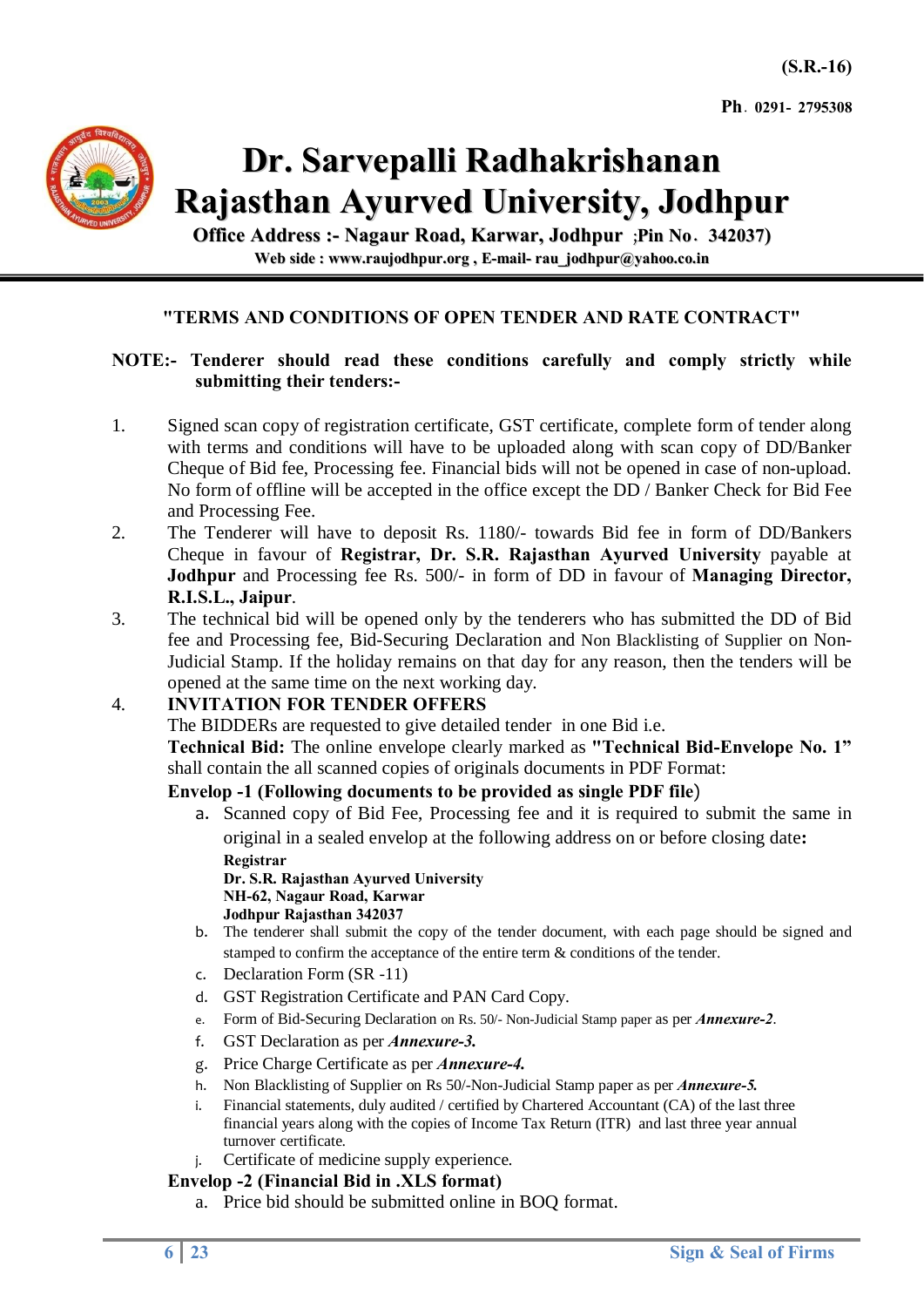- 5. The tenders will be received online through portal **http://eproc.rajasthan.gov.in.** In the Technical Bids, the bidders are required to upload all the documents in .pdf format. All quotation both Technical and Financial should be submitted in the E-procurement portal and Tender notice is also available on the University website **www.education.rajasthan.gov.in/raujodhpur** or state govt. website **www.sppp.raj.nic.in**
- 6. Before submitting the e-tender form, the bidder should ensure that the scanned copy of all the necessary documents mentioned in the tender form is attached with the tender form. There will not be a responsible department for late submission of electronics tender.
- 7. Rate are submitted only in BOQ format.
- 8. **Tenders by Bona-fide Dealers:** "Tenders shall be given only by bona-fide dealers in the goods/services. They shall therefore furnish a declaration in the S.R. Form-11(Copy enclosed).
- 9. (i) Any change in the constitution of the firm, etc. shall be notified forthwith by the contractor in writing to the Purchase Officer and such change shall not relieve any former member of the firm, etc. from any liability under the contract.

(ii) No new partner/partners shall be accepted in the firm by the contractor in respect of the contract unless he/they agree to abide by all its terms, conditions and deposit with the Purchase Officer a written agreement to this effect. The contractors receipt for acknowledgment or that of any partners subsequently accepted as above shall bind all of them and will be sufficient discharge for any of the purpose of the contract.

- 10. **(i) G.S.T. Registration and G.S.T. clearance certificate :** No Dealer who is not registered under the G.S.T. Act prevalent in the State where his business is located shall tender. The G.S.T. registration number should be quoted and G.S.T. Clearance certificate submitted upto last quarter ending before submission of Bid by tenderer with the copies of GST return/Challan, without which the Tender is liable to rejection.
	- (ii) Attested copy of G.S.T. Registration Certificates (S.T.4) should be enclosed with tender.
- 11. Tender forms shall be filled in ink or typed: No Tender filled in pencil shall be considered. The Tenderer shall sign the Tender form at each page and at the end in token of acceptance of all the terms and conditions of the tender.
- 12. Rate shall be written both in words and Figures: There should not be errors and/or over writings. Corrections if any should be made clearly and initialed with dates. The rates should mention element of the GST separately.
- 13. All Rates quoted must F.O.R. Destination and should include all incidental charges except G.S.T. which should be shown separately in case of local supplies the rate should include all taxes etc. and no cartage or transporation charges will be paid by the Government and the delivery of the goods shall be given at the premises of Purchase Officer/ F.O.R. Destination Stores as mention in tender Document.
- 14. **Validity:** Tenders shall be valid for period of Three months from the date of opening of tenders, Validity can be extended with mutual consent.
- 15. The approved bidder/supplier shall be deemed to have carefully examined and conditons, specifications, size, make and drawings of the goods to be supplied. If he has any doubts as to the meaning of any portion of these condition of the specifications drawing etc. he shall before signing the contract refer the same to the Purchase Officer and get clarifications.
- 16. The Contractor shall not assign or sublet his contract or any substantial part thereof to any other agency.

# **17. INSPECTION:**

- a) The Purchase Officer or his duly Authorized representative shall at all reasonable time have access to the suppliers premises and shall have the power at all reasonable time to inspect and examine the materials and workmanship of the goods/equipments/ machineries during manufacturing process or afterwords as any may be decided.
- b) The tenderer shall furnish complete address of his office godown and workshop where inspection can be made together with name address of the person who is to be contacted for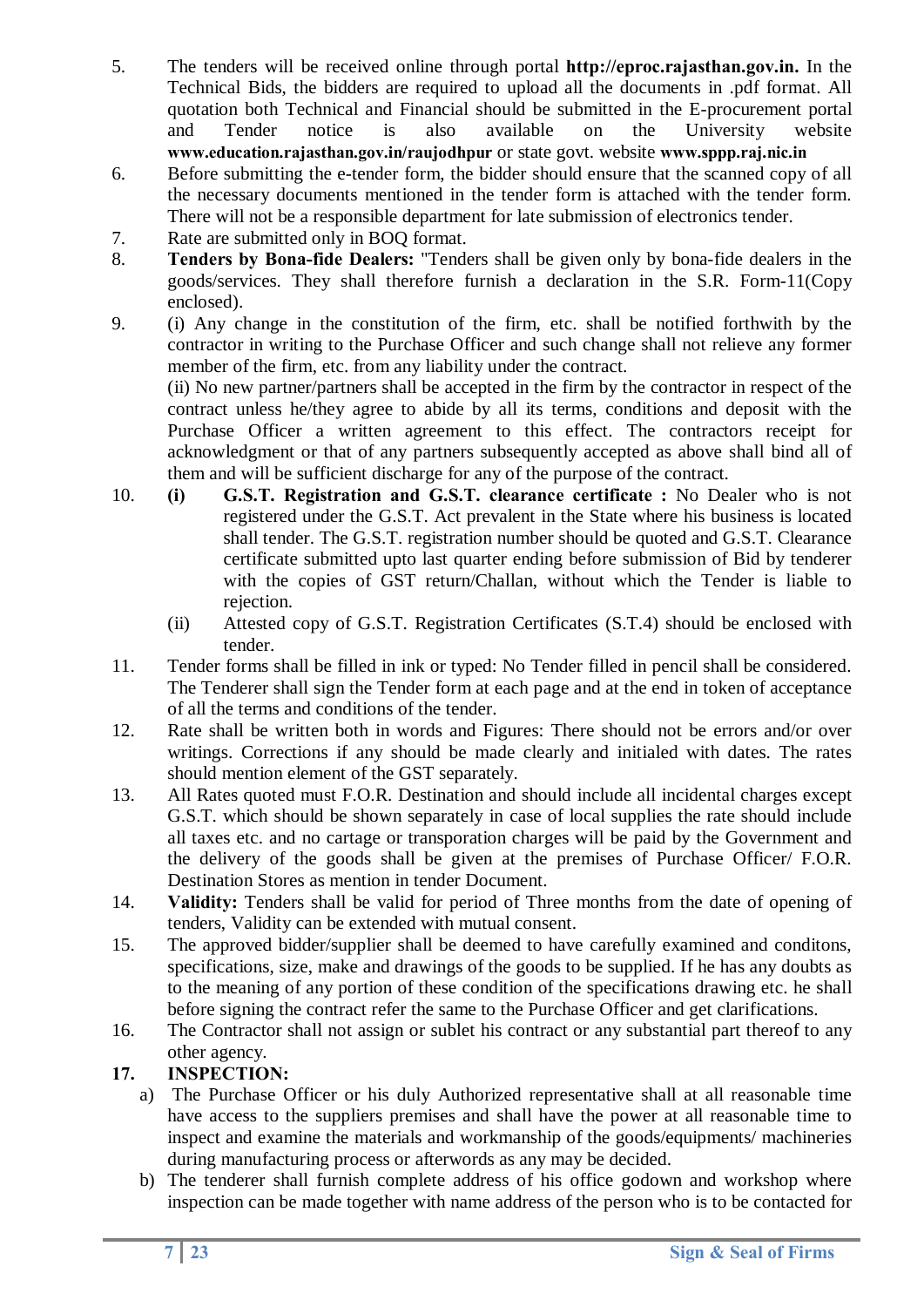the purpose. In case of those dealers who have newly entered in business, a letter of introduction from their bankers will be necessary.

- **18. SAMPLES :** Tenders for articles marked within the schedule shall be set of samples of the articles tendered properly packed. Such Samples if personally will be received in the office and receipt will be given for each samples by the officer receiving the samples. Samples if sent by train, etc., should be despatched freight paid and the R/R or G/R should be sent under a separate registered cover. Samples for catering/food items should be given in plastic box or in polythene bags at the cost of the tenderer.
- 19. Each samples shall be marked suitably either by written on the sample or on a slip or durable paper securely fastened to the sample, the name of the tenderer and serial number of the item, of which it is a sample in the schedule.
- 20. Approved samples would be maintained free of cost up to the period of six months after the expiry of the contract. The Govemment shall not be responsible for any damage, wear and tear or loss during testing, examination etc. during the period these samples are retained. The sample shall be collected by the tenderer on the expiry of the stipulated period. The Government shall in no way make arrangements to retum the samples. The Samples uncollected within 3 months after expiry of contract shall be forfeited by the Govemment and no claim for their cost etc. shall be entertained.
- 21. Samples not approved shall be collected by the unsuccessful tenderer. The Government will not be responsible for any damage, wear and tear or loss during testing, examination etc. during the period these samples are retained. The uncollected samples shall be forfeited and no claim for their cost etc. shall be entertained.
- 22. Supplies when received shall be subject to inspection to ensure which they conform to the specifications or with the approved samples. When necessary or prescribed or practical tests shall be carried out in Govemment Laboratories, reputed testing house and the like and supplies will be accepted only where the articles conform to the standard of prescribed specifications as a result of such tests.
- 23. **Drawl of Samples:** In case of tests, samples shall be drawn in four sets in the presence of tenderer or his Authorized representative and properly sealed in their presence. One such set shall be given to them, one or two will be sent to the laboratories and/or testing house and the third or fourth will be retained in the office for reference and record.
- 24. **Testing Charges:** Testing charges shall be borne by the Governrnent. In case urgent testing is desired it is to be arranged by the tenderer or in case of test results to showing that supplies are not upto the prescribed standards or specifications, the testing charges shall be payable by the tenderer.

## **25. REJECTION:**

- i) Articles not approved during inspection or testing shall be rejected and will have to be replaced by the tenderer at his own cost within the time fixed by the Purchase Officer.
- ii) In however, due to exigencies of Government work, such replacement either in whole or in part, is not considered feasible, the Purchase Officer after giving a opportunity to the tenderer of being heard, shall for reasons to be recorded, deduct a suitable amount from the approved rates.The deduction so made shall be final.
- 26. The rejected articles shall be removed by the tenderer within 15 days of intimation of rejection, after which Purchase Officer shall not be responsible for any loss/shortage or damage and shall have the right to dispose of such articles as he thinks fit, at the tenderer's risk and on his account.
- 27. The tenderers shall be responsible for the proper packing so as to avoid damage under normal conditions of transpoft by sea, rail and road or air and delivery of the material in good condition to the consignee at destination. In the event of any loss, damage, breakage or Ieakage or any shortage the tenderer shall be liable to make good such loss and shortage found at the checking/inspection of the materials by the consignee. No extra cost on admissible.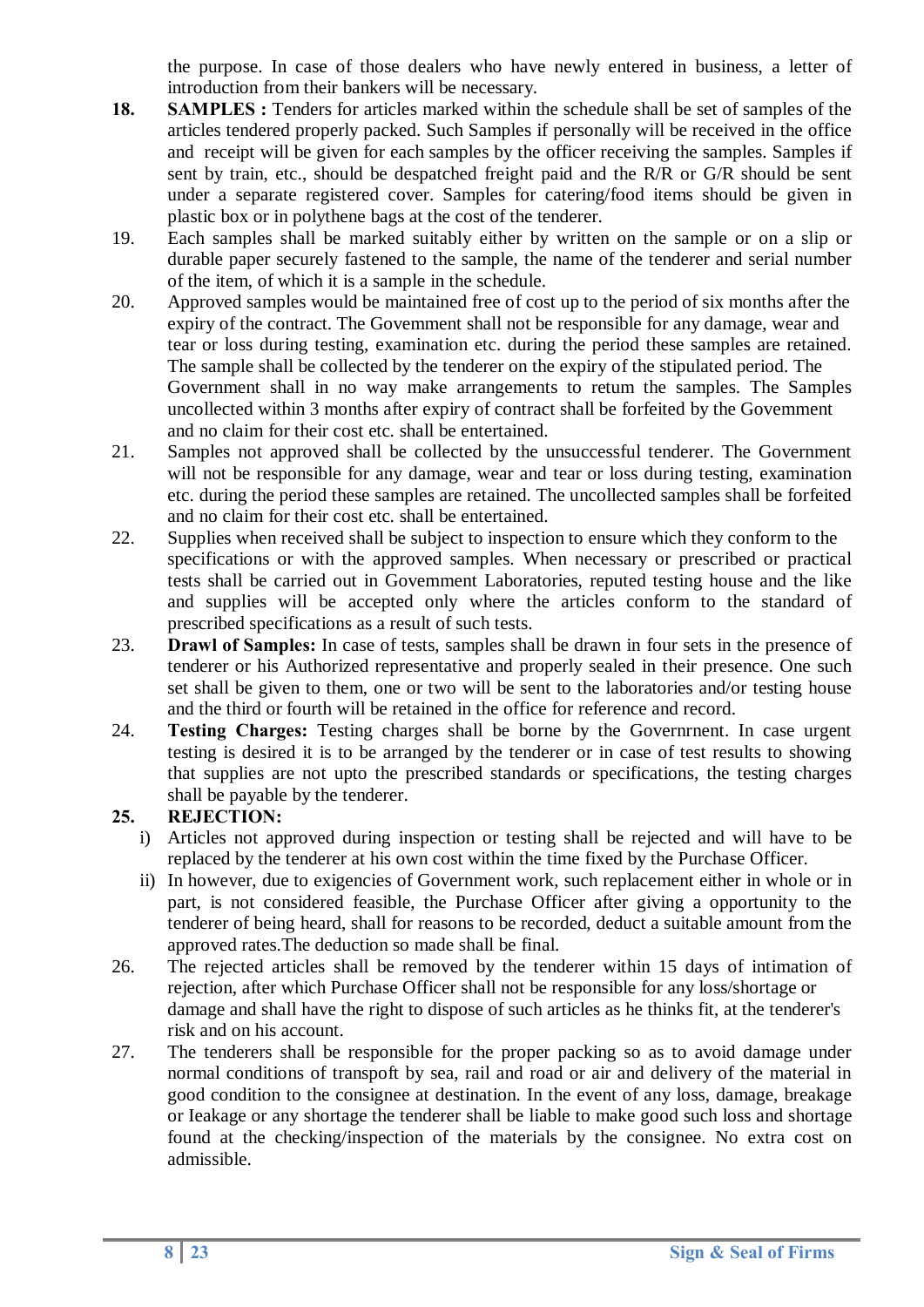- 28. The contract for the supply, can be repudiated at any time by the purchase supplies officer, if the are not made to his satisfaction after giving an opportunity to the tenderer of being heard and recording ofthe reasons for repudiattn.
- 29. Direct or Indirect convassing on the part of the tenderer or his representative will be a disqualification.
- 30. Under normal circumstances the contract shall be valid for a period of **One Year** from date of issue of supply/work order. However contract may be renewed for further period upon mutual consent of both the parties on existing terms and conditions. It will be entirely at the discretion of The Registrar, Dr. S.R. Rajasthan Ayurved University, Jodhpur.
- 31. (i) Any change in the constitution of the firm, etc. shall be notified forthwith by the contractor in writing to the Purchase Officer and such change shall not relieve any former member of the firm, etc. from any liability under the contract.

(ii) No new partner/partners shall be accepted in the firm by the contractor in respect of the contract unless he/they agree to abide by all its terms, conditions and deposit with the Purchase Officer a written agreement to this effect. The contractors receipt for acknowledgment or that of any partners subsequently accepted as above shall bind all of them and will be sufficient discharge for any of the purpose of the contract.

# **32. DELIVERY PERIOD:**

i) The tenderer whose tender is accepted shall arrange supplies within a period mentioned in tender notice from the date of supply orders/by as under:

| S.No. | Item | <b>Quantity</b> | Delivery period |
|-------|------|-----------------|-----------------|
|-------|------|-----------------|-----------------|

- ii) **Extent of quantity:** Repeat order: If the orders are placed in excess of the quantities shown in tender notice, the tenderer shall be bound to meet the required supply. Repeat orders may also be placed on the the rate and conditons given in the tender provided that the repeat orders are upto 25% of the quantity originally purchased and the period is not more than one month from the date of expiry of last supply. If the tenderer fails to do so the Purchase Officer shall be free to arrange for the balance supply by limited tender or otherwise and the extra cost incurred shall be recoverable from the tenderer.
- iii) If the Purchase officer does-not purchase any of the tendered articles or purchases less than the quantity indicated in the tender form, the tenderer shall not be entitled to claim any compensation.

# **33. Bid Securing Declaration:**

In order of the State Government Gazette Notification dated 18-12-2020 under Rules 42(2) of RTPP Rules 2013, Bid Securing Declaration will be obtained from all tenderers in place of Bid Security Amount. The format of the Bid Securing Declaration is mentioned in Annexure-2 that effect on Non-Judicial Stamp of Rs. 50/- duly notarized. *In absence of Bid securing declaration on Non-Judicial Stamp of Rs. 50/- duly notarized, quotation of the firm shall not be entertained in any circumstances.*

## **34. Forfeiture of Bid Securing Declaration:** will be forfeited in the following cases:-

- i. When tenderer withdraws or modifies the offer after opening oftender but before acceptance of tender.
- ii. When tenderer does not execute the agreement if any, prescribed within the specified time.
- iii. When tenderer does not deposit the Performance Security Money after the supply order is given.
- iv. When he fails to commence the supply of the items as per supply order within the time prescribed.
- v. When tenderer/bidder breaches any provision of code of integrity prescribed for bidders specified in the chapter VI of Rajasthan Transparency in Public Procurements Rules 2013 or RTPP Act, 2012.

# **35. (I) AGREEMENT AND PERFORMANCE SECURITY (SECURITY DEPOSIT):**

i) Successful tenderer will have to execute an agreement on Non-Judicial Stamp of Rs. 500/ in Form SR-17 within a period of 7 days of receipt of order and deposit security equal to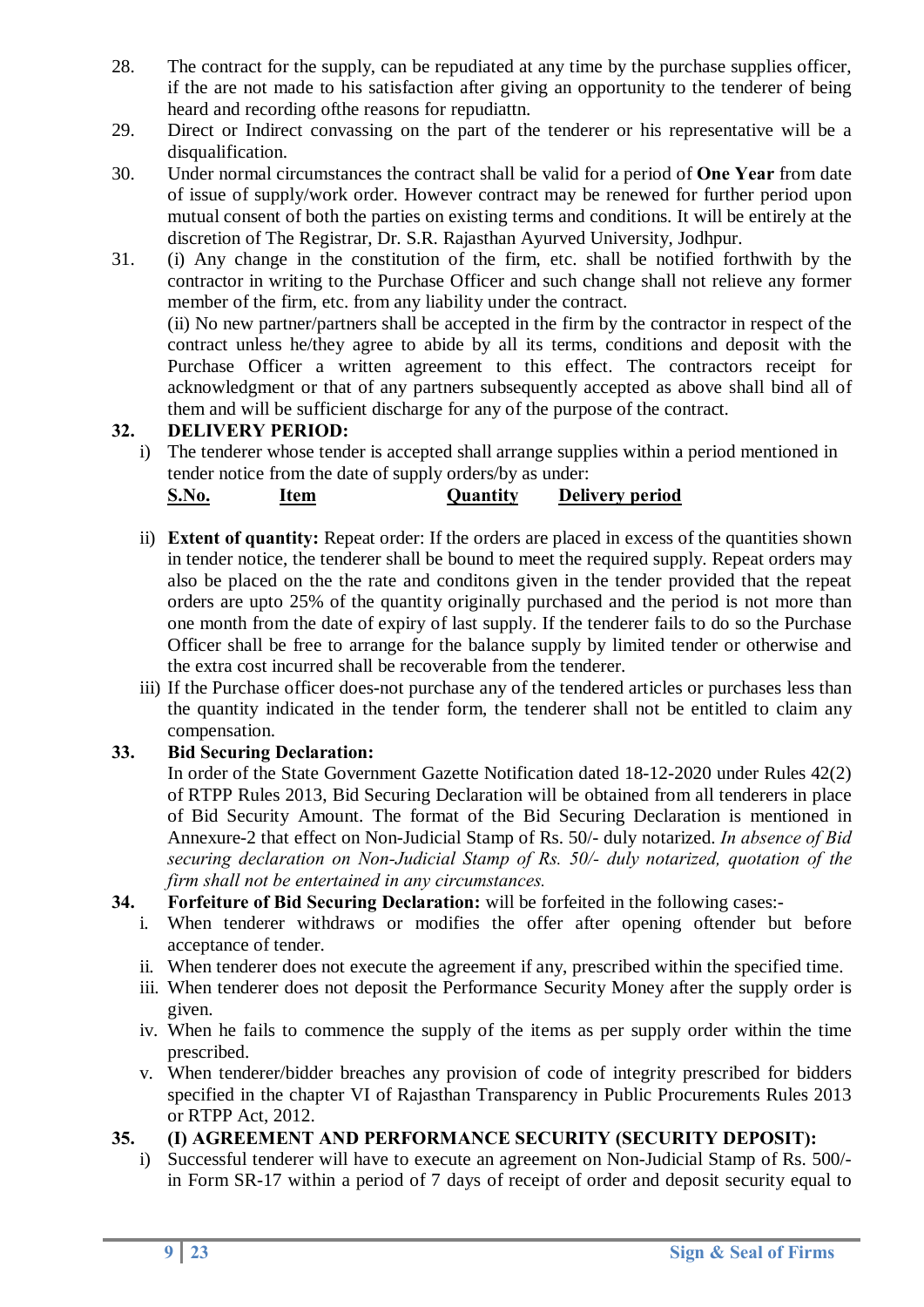2.5% of the value of the stores for which tenders are accepted within 15 days from the date of dispatch on which the acceptance of the tender is communicated to him.

- ii) Earnest money deposited at the time of tender will be adjusted towards security amount.
- iii) No interest will be paid by the department on the security money.
- iv) The forms of security money shall be as below:
	- a. Bank Draft/Bankers Cheque.
- v) The Performance Security (Security Money) shall be refunded within three month of the final supply of the items as per purchase order in case of the onetime purchase and two months in case delivery is staggered, after the expiry of the contract on satisfactory completion of the same or after the expiry of the period of guarantee/warranty.
- 2) (i) Firms registered with the Director of Industries, Rajasthan in respect of stores for which they are registered subject to their furnishing the registration and prescribed competency certificate in original from the Director of Industries of or a Photostate copy or a copy thereof duly attested by any Gazetted Officer will be practically expected from furnishing security money and shall pay security Deposit at the rate of 1% of the estimate value of Tender.

(ii) Central Government and Government of Rajasthan's Undertakings will be exempted from furnishing security amount.

- 3) Forfeiture of security deposit: Security amount in full or part may as forfeited in the following cases:
	- (a) When any terms and conditions of the contract is breached.
	- (b) When the tenderer fails to make complete supply satisfactorily.
	- (c) Notice of responsible time will be given in case of forfeiture of security deposits. The decision of the Purchase Officer in this regard shall be final.
- 4) The expenses or compreting and stamping the agreement shall be paid by the tenderer and the department shall be furnished free of charge with one executed stamped counrer part of the agreement.
- 36. (i) All goods must be sent freight paid through Railways or Road transport, If goods are sent freight to pay, the freight together with departmental charges 5% of the Freight will be recovered from the suppliers'bill.

(ii) R.R. should be sent under registered cover through Bank only.

(iii) In case supply is desired to be sent by the Purchase Officer by passenger Train, the entire Railway Freight will be borne by the Department.

(iv) Remittance charges on payment made shall be borne by the tenderer.

## **37. INSURANCE:**

(i) The goods will be delivered at the destination godown in perfect condition. The supplier, if he so desires, may insure the valuable goods against loss by theft, destruction or damage by fire, flood under exposure to whether or otherwise viz.(war, rebellion, riot etc.) The Insurance charges will be borne by the supplier and state will not be required to pay such charges, if incurred.

(ii) The articles may also be got insured at the cost of the purchaser if so desired by the purchaser. In such cases the insurance should invariably be with Life Insurance Corporation of India or its subsidiaries.

# **38. PAYMENTS:**

- (i) Advance payment will not be made, except in rare and special case. In case of advance payment being made it will be against proof of despatch and to the extent as prescribed in financial powers by Rail/reputed goods transport companies etc. and prior inspection, if any The balance if any will be paid on receipt of the consignment in good condition with the certificate to that effect endorsed on the inspection note given to the tenderer.
- (ii) Unless otherwise agreed between the parties payment for the delivery of the stores will be made on submission of bill in the proper from by the tenderer to the Purchase Officer in accordance with G.F.&A.R. all remittance charges will be borne by the tenderers.
- (iii) In case of disputed items, 10 to 25% of the amount shall be held and will be paid on settlement of the dispute.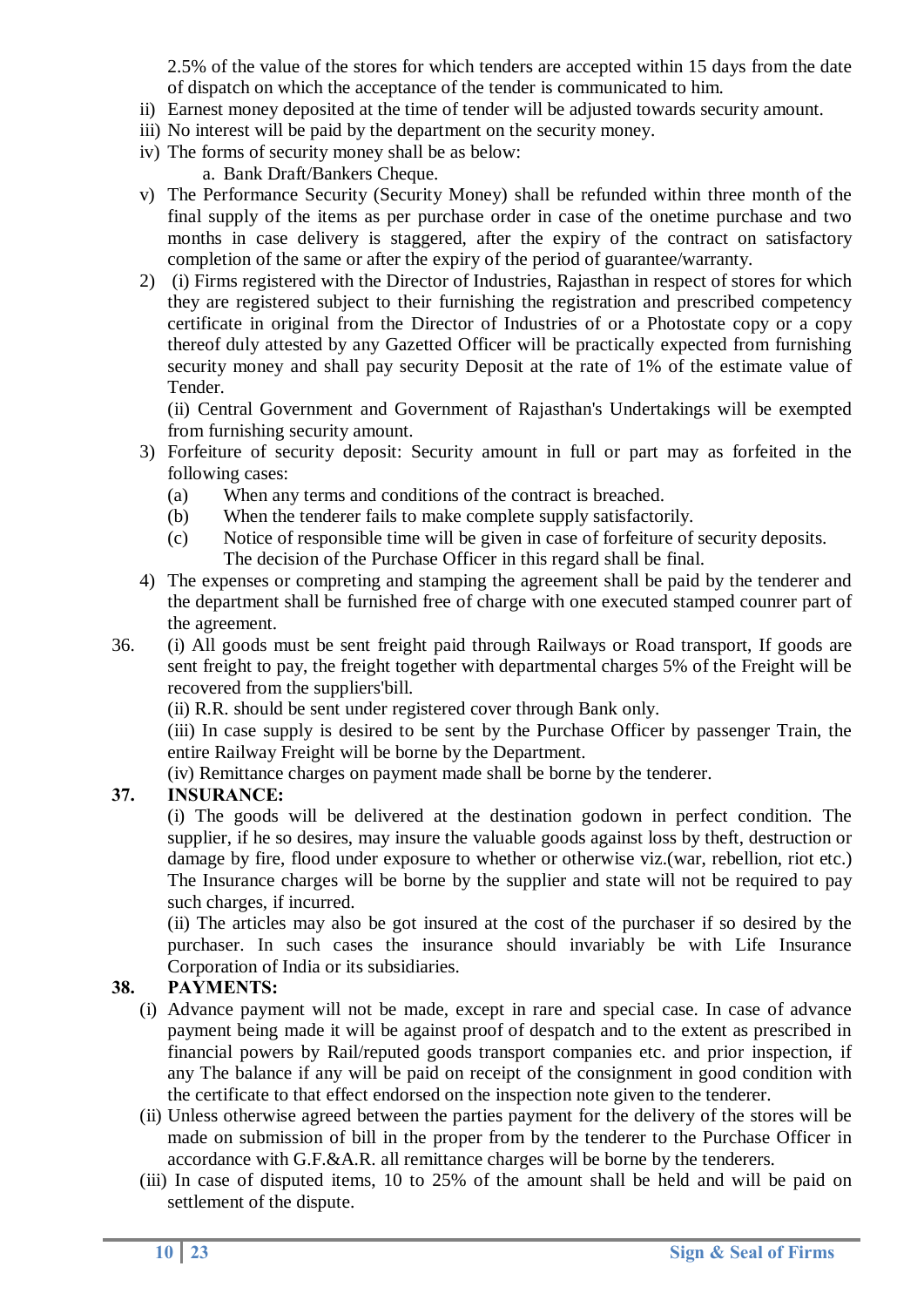- (iv) Payment in case of those goods which need testing shall be made only when such tests have been carried out, test results received conforming to the prescribed specifications.
- 39. (i) The time specified for delivery in the tender from shall be deemed to be essence of the contract and the successful tenderer shall arrange supplies within the period on receipt of the firm order from the Purchase Officer.

(ii) **Liquidated Damages:** In case of extension in the delivery period with liquidated damages the recovery shall be made on the basis of following percentage of value of stores which the tenderer has failed to supply:

- 1. A. Delay up to one fourth period of the prescribed delivery period 2.50% B. Delay exceeding one fourth but not exceeding half of the prescribed period - 5% C. Delay exceeding half but not exceeding three fourth of the prescribed period - 7.50% D. Delay exceeding three fourth of the prescribed period. - 10%
- 2. Fraction of a day in reckoning period of delay in supplies shall be eliminated if it is less than half a day.
- 3. The maximum amount of liquidated damages shall be 10%
- 4. If the upplier requires an extension of the time in completion of contractual supply on account of occurrence of any hindrance, he shall apply in writing to the authority which has placed the supply-order for the same immediately on occurrence of the hindrance but not after the stipulated date of completion of supply.
- 5. Delivery period may be extended with or without liquidated damage if the delay in the supply of goods is on account of hindrance beyond hte control of the tenderer.
- **40. RECOVERIES:** Recoveries of liquidates damages, short supply, breakage, rejected articles shall ordinarily be made from bills. Amount may also be withheld to the extent of short supply, breakages, and rejected articles and in ease of failure in satisfactory replacement by the suppliers alongwith amount liquidated damages shall be recovered from his dues and security deposit available with the Department. In case recovery is not possible recourse will be taken under Rajasthan PDR Act or any other law in force.
- 41. If tenderer imposes conditions, which are in addition to or conflict with the conditions mentioned herein, his tender is liable to summarily rejection. In any case none of such conditions will be deemed to have been accepted unless specifically mentioned in the letter of acceptance of tender issued by the Purchase Officer.
- 42. The Purchase Officer reserves the right to accept any tender not necessarily the lowest, reject any tender without assigning any reasons and accept tender for all or any one or more articles for which tender has been given or distribute items of stores to more than one firm/supplier.
- 43. The tenderer shall furnish the following documents at the time of execution of agreement:
	- i) Attested copy of partnership deed in case of Partnership Firms.
	- ii) Registration number and year of registration in case of Partnership Firm is registered with Register of Firms.
	- iii) Address of Residence and Office, Telephone Number in case of Sole Proprietorship.
	- iv) Registration issued by the Registrar of Companies in case of a Company.
- 44. If any disputes arise out of contract with regards to the interpretation, meaning and breach of the terms of the contract, the matter shall be referred to by the parties to the Head of the Department **(Registrar, Dr. S.R. Rajasthan Ayurved University, Jodhpur)** who will appoint his senior most officer as the Sole Arbitrator of the dispute who will be related to this contract and whose decision shall be final.
- 45. All legal proceedings, if necessary arise to University any of the parties (Government or Contractor) shall have to be lodged in courts situated at **Jodhpur Only** and not elsewhere.
- 46. Notwithstanding anything contained herein above the undersigned reserves the right to alter or modify any of the above condition in any particular specific case for special reason in accordance with special circumstances/conditions of the case mutually or otherwise in public interest of service.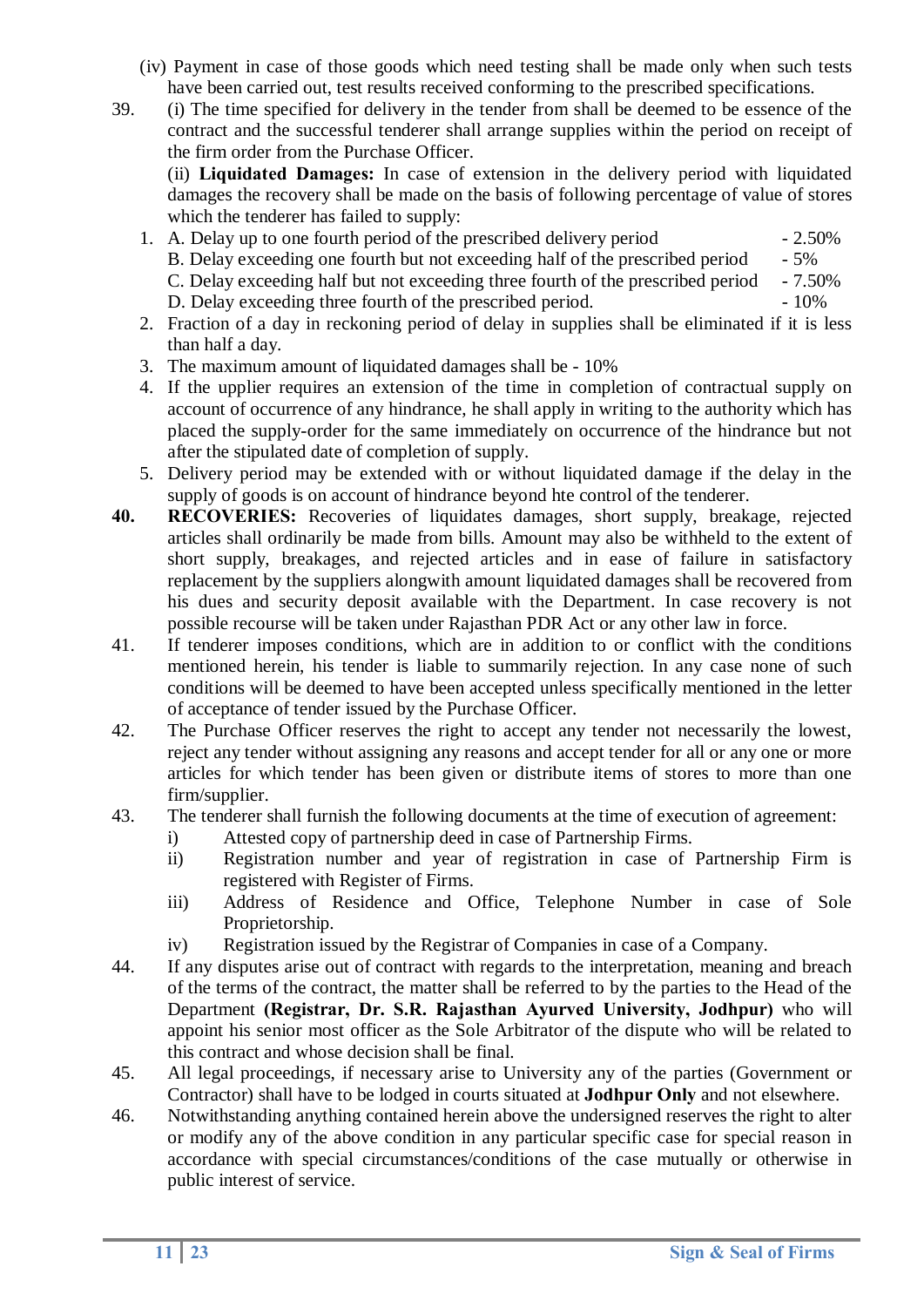47. The prices charged for the stores supplied under the contract by the tenderer shall in no event exceed the lowest price at which the tenderer sells the stores of identical description to any Person/Organization including the purchase of any Department of the Central Government or any Department of State Govt. or any statutory undertaking of Central or State Govt. as the case may be during the period till performance of all supply orders placed during the currency of the rate contract is completed.

If at any time during the said period the tenderer reduces the sale price, sells or offers to sell such stores to any Organization including the purchase by any Dept. of Central Govt. or any Dept. of State Govt. or any statutory undertaking of the Central or State Govt. as the case may be at a price lower than the price chargeable under the contract he shall forthwith notify such reduction of sale or offer to sale to the Dr. S.R.Rajasthan Ayurved University, Jodhpur. The price payable under the contract for stores supplied after the date of coming into force of such reduction of sale or offer to sales shall stand correspondingly reduced. The above stipulation will however not apply to:-

- (a) Export by the tenderer.
- (b) Sales of goods as original equipments at prices lower than the prices charged for normal replacement.
- (c) Sale of goods such as drugs after expiry dates.
- (d) Free replacement of spares articles/good will be provided only during the warranty period herein agreed to.

# **48. Undertaking from the Bidders:**

An undertaking will be submitted by the Bidder/firm/company/vendor that in the past they have never been banned/debarred for doing business dealings with Ministry of Defence/Govt. of India/ any other Govt. organisation and that there is no enquiry going on by CBI/ED/any other Govt. agency against them. In absence of An undertaking, quotation of the firm shall not be entertained in any circumstances. **(As per Annexure-5)**

49. Other conditions and rules regarding this tender and contract, which have not been mentioned, will be as per the provisions of the General Financial & Accounts Rules and RTPP Rules 2013 of the Government of Rajasthan.

# **ACCEPTANCE**

I/We have carefully read and understood above terms and conditions (from 1 to 49) of the tender and abide by them.

I/We have also certify that all the information and catalogues etc. of the tendered item has been enclosed and no information has been held back by us.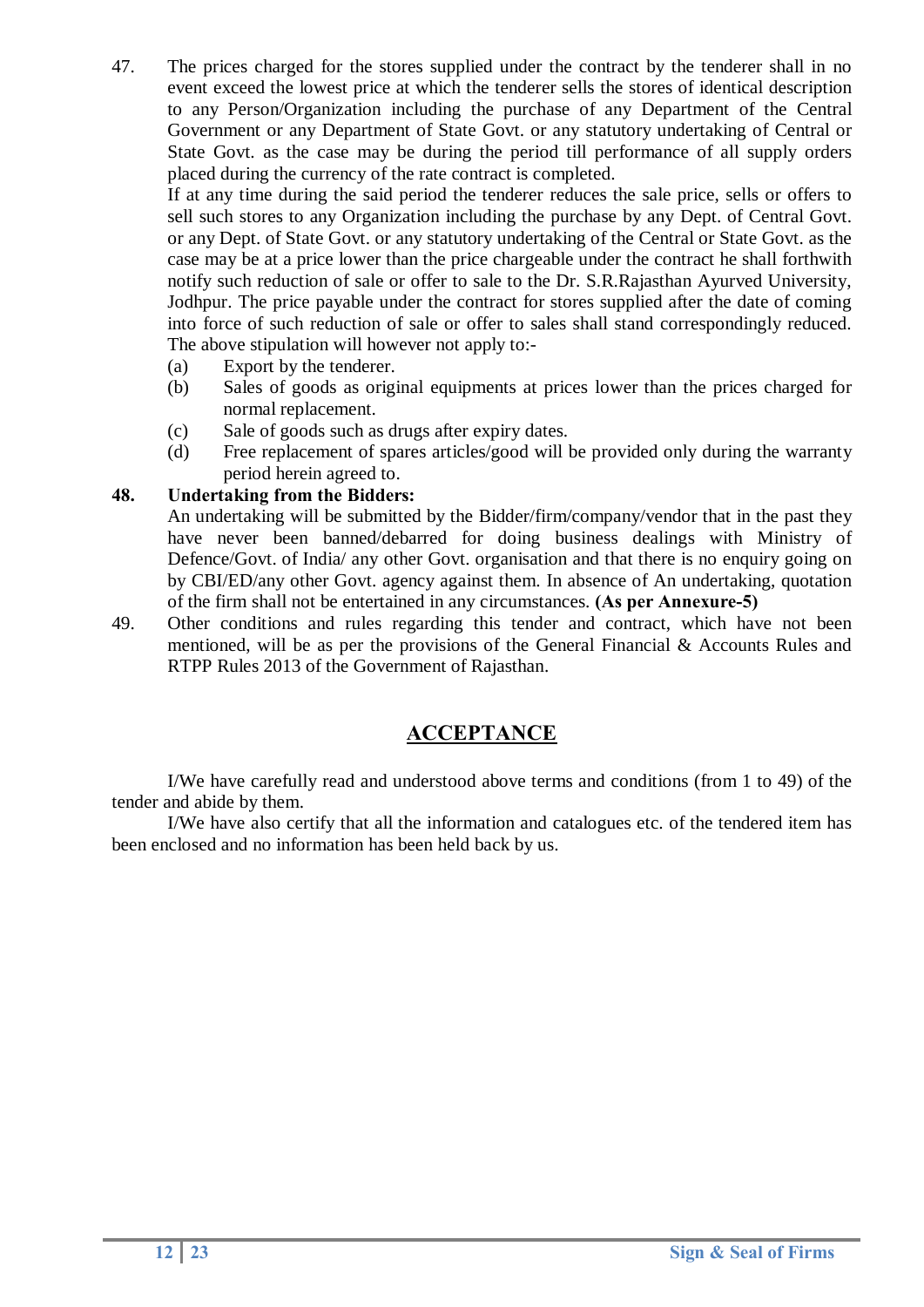# **"DECLARATION BY THE TENDER" (S.R. 11)**

I/We declare that I am ............................................................../ we are bona-fide Manufacture/Printer/Supplier/Whole Sellers/Sole Distributors/Authorized Dealer/dealers/Sole Selling/ Marketing Agent in the Goods/Stores/equipment's for which I/We have Tendered. (STRIKE OFF WHICHEVER IS NOT APPLICABLE).

If, this Declarations is found by you incorrect then without prejudice to any other action that may be taken, My/Our Security may be forfeited in Full and the Tender, if any to the extent accepted may be cancelled.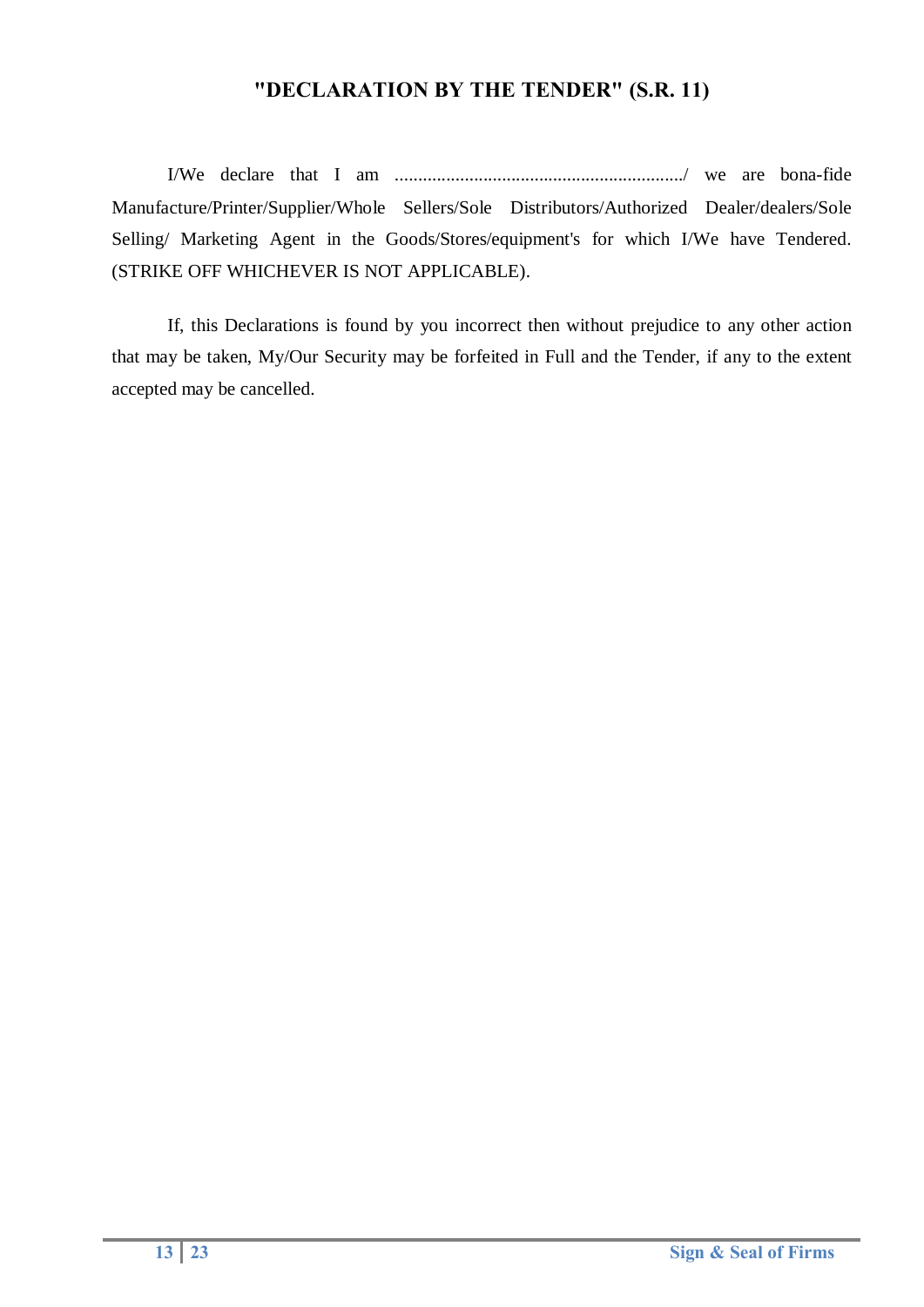# **Form of Bid-Securing Declaration**

Date:

Bid No. :

Alternative No.<sup>.</sup>

To:

....................................................................

....................................................................

We, the undersigned, declare that:

We understand that, according to your conditions, bids must be supported by a Bid-Securing Declaration.

We accept that we are required to pay the bid security amount specified in the Terms and Condition of Bid, in the following cases, namely :-

- (a) When we withdraw or modify our bid after opening of bids;
- (b) When we do not execute the agreement, if any, after placement of supply/work order within the specified period;
- (c) When we fail to commence the supply of the goods or service or execute work as per supply/work order within the time specified;
- (d) When we do not deposit the performance security within specified period after the supply/work order is placed; and
- (e) if we breach any provision of code of integrity prescribed for bidding specified in the Act and Chapter VI of these rules.

In addition to above, the State Government shall debar us from participating in any procurement process undertaken for a period not exceeding three years in case where the entire bid security or any part thereof is required to be forfeited by procuring entity.

We understand this Bid Securing Declaration shall expire if:-

- (i) We are not the successful Bidder;
- (ii) the execution of agreement for procurement and performance security is furnished by us in case we are successful bidder;
- (iii) thirty days after the expiration of our Bid.
- (iv) the cancellation of the procurement process; or
- (v) the withdrawal of bid prior to the deadline for presenting bids, unless the bidding documents stipulate that no such withdrawal is permitted.

Signed : ....................................................

Name : ......................................................

In the capacity of : ...................................

Duly authorized to sign the bid for and on behalf of :

Dated on day of

Corporate Seal ....................................................

[Note: In case of Joint Venture, the Bid Securing Declaration must be signed in name of all partners of the Joint Venture that is submitting the bid.]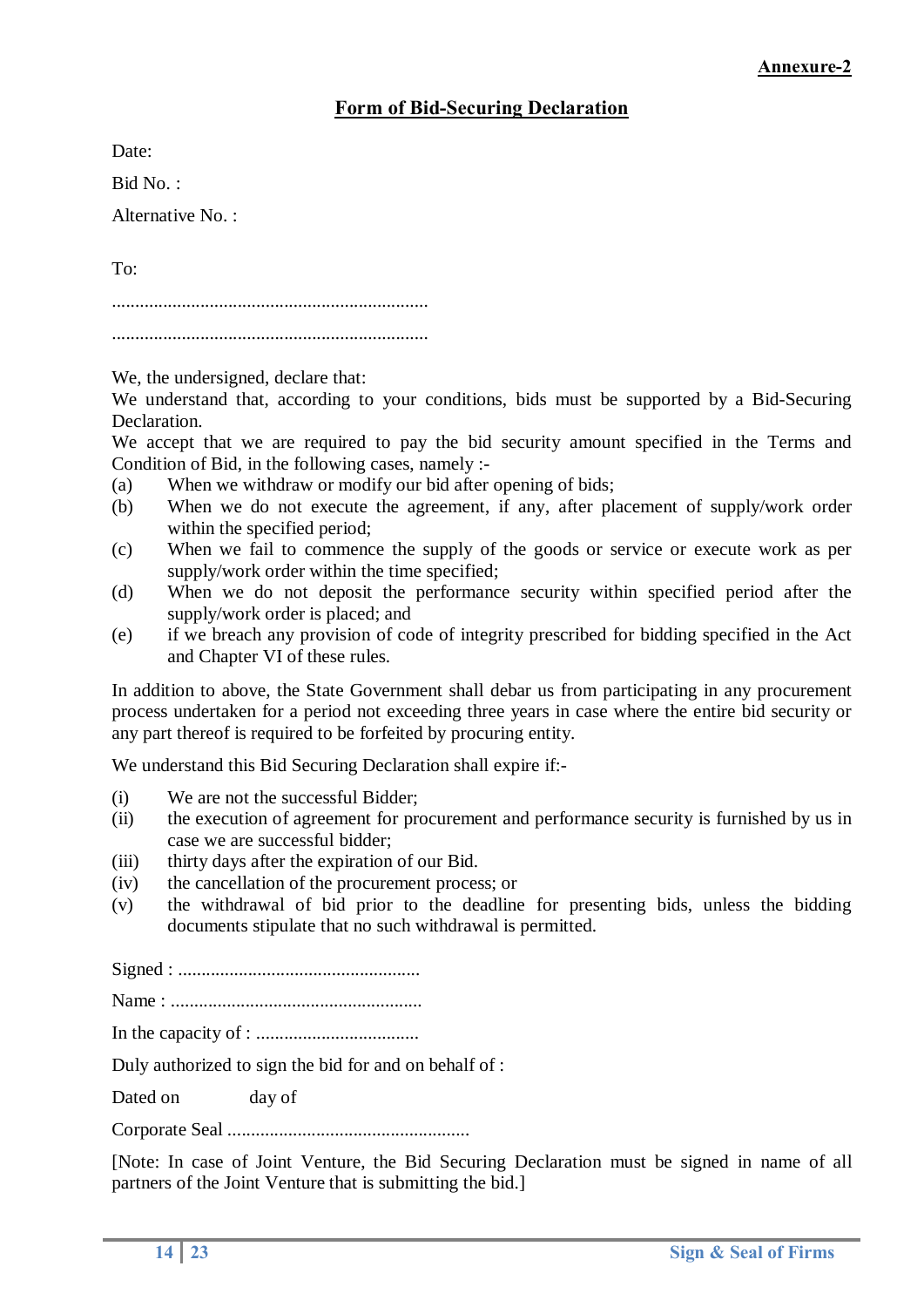#### **" G.S.T. DECLARATION "**

I, certify that the goods on which G.S.T. has been charged have not exempted under the G.S.T. Act, or the Rules made there under and the amount charged on account of G.S.T. is not more than what is payable under the current provisions of the G.S.T. act. or the Rules made there under.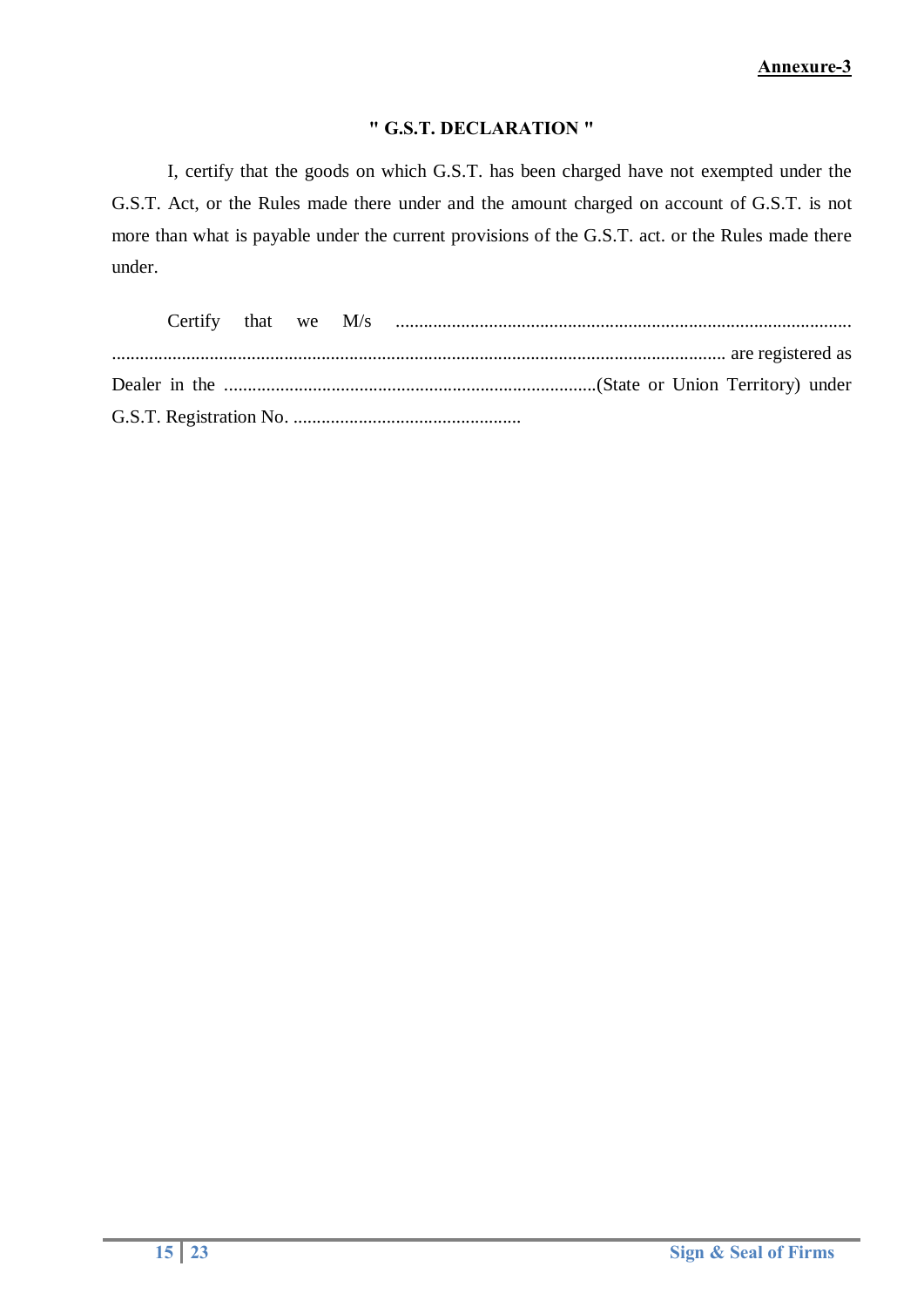# **PRICE CHARGING CERTIFICATE**

I/We hereby certify that the rate offered in **BOQ** are reasonable and justified and we are not marketing lower rates to other department on condition of the tender and contract.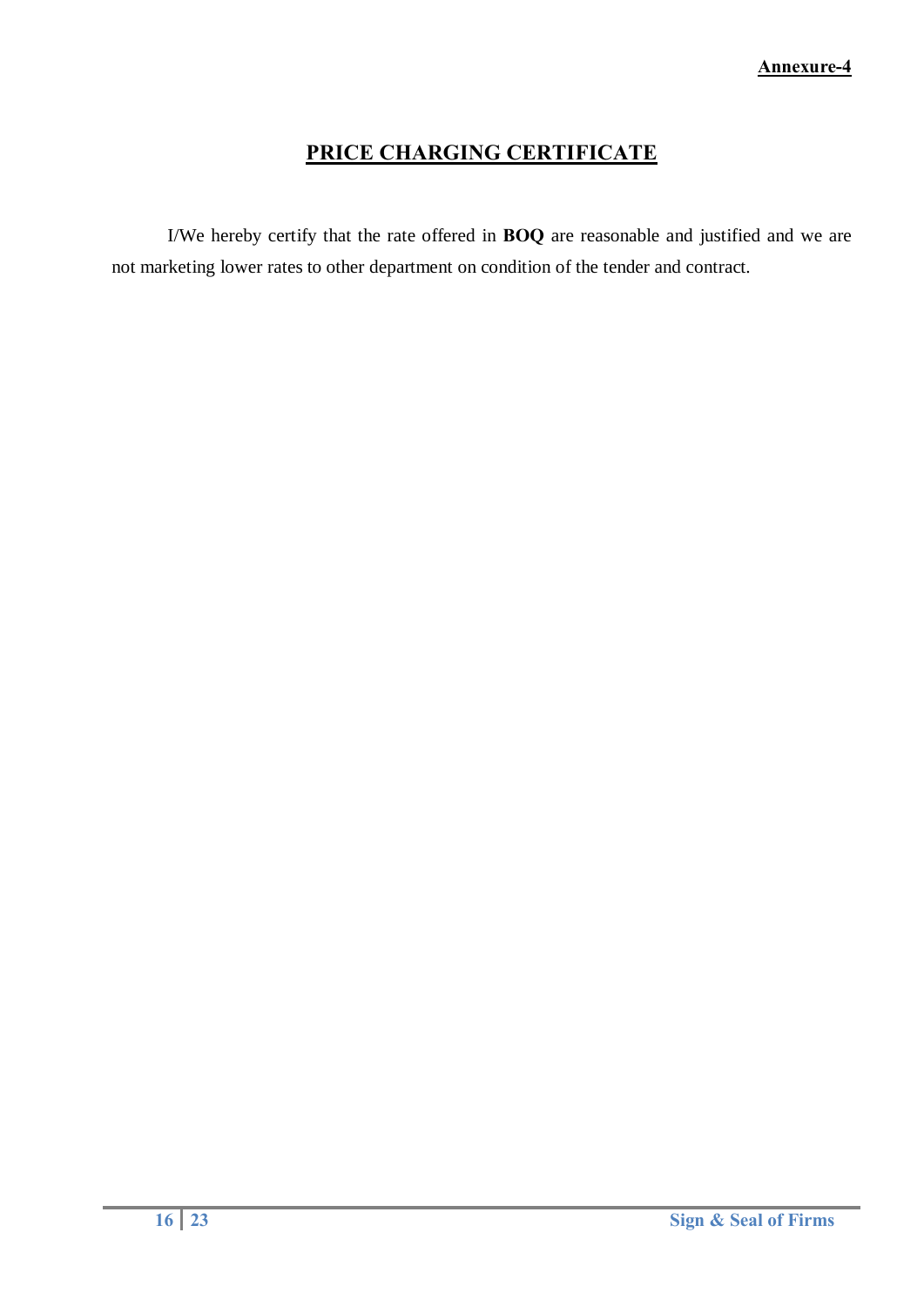# **FORMAT FOR NON BLACKLISTING OF SUPPLIER**

I/ We \_\_\_\_\_\_\_\_\_\_\_\_\_\_\_\_\_\_\_\_\_\_\_\_\_\_\_\_\_\_\_\_\_\_Manufacturer/partner/Supplier/Dealer/Authorized

Distributor/Agent (strike out which is not applicable) of (Supplier)

do hereby declare and solemnly affirm that the individual/firm/company is not black-listed by the Union/State Government/Autonomous body.

Deponent

Address \_\_\_\_\_\_\_\_\_\_\_\_\_\_\_\_\_\_\_

I/ We hereby solemnly declare and affirm that the above declaration is true and correct to the best of my knowledge and belief. No part of it is false and nothing has been concealed.

Deponent

Dated:

# **(Note: To be furnished on non-judicial stamp paper duly attested by the Oath Commissioner.)**

The tenderer should not have been debarred or blacklisted by any Central / State Government Departments of India. An affidavit to that effect on Non-Judicial stamp paper of Rs.50/- duly notarized must be enclosed with the technical bid in prescribed format. The proforma of the affidavit is attached with the tender as *Annexure – 5.*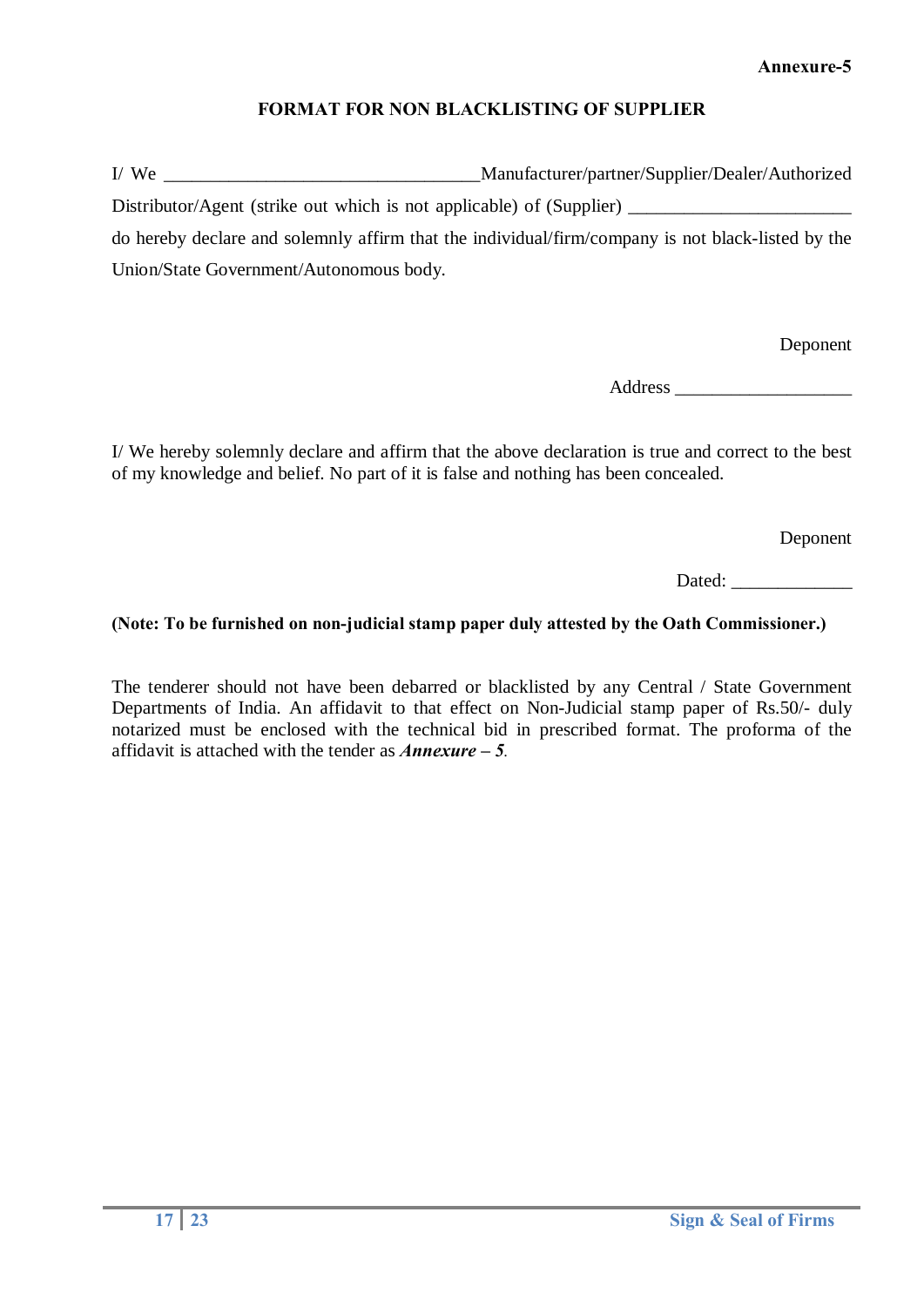# **Annexure A: Compliance With the code of integrity and No Conflict of Interest**

Any person participating in a procurement process shall-

- a) Not offer any bribe, reward or gift or any material benefit either directly or indirectly in exchange for an unfair advantage in procurement process or otherwise influence the Procurement process.
- b) Not misrepresent or omit that misleads or attempts to mislead so as to obtain a financial or other benefit or avoid an obligation.
- c) Not indulge in any collusion, Bid ragging or anti-competitive behaviour to impair the transparency, fairness and progress of the procurement process.
- d) Not misuse any information shared between the procuring Entity and the Bidders with an intent to gain unfair advantage in the procurement process.
- e) Not indulge in any coercion including imparing or harming or threatening to do the same,directly or indirectly,to any party or to its property to influence the procurement process;
- f) not obstruct sny investigation or audit of a procurement process.
- g) Disclose conflict of interest,if any: and
- h) disclose any previous transgressions with any entity in India or any other country during the last three year or any desbarment by any other procuring entity.

## **Conflict of Interest:-**

The bidder participating in a bidding process must not have a conflict of interest.

A conflict of interest is considered to be situation in which a party has interests that could improperly influence that party operformance of, official duties or responsibilities , contractual obligations or compliance with applicable laws and regulations.

- i) A bidder may be considered to be in conflict of Interest with one or more parties ina bidding process if,including but not limited to:
	- a) Have controlling partners/shareholders in common;or
	- b) receive or have received any direct or indirect subsidy from any of them;or
	- c) have the same legal representative for purpose of the bid ;or
	- d) have a relationship with each other, directly or through common third parties, that put them in a position to have a access to information about or influence the decisions of the procuring Entity regarding the bidding process;  $\phi$
	- e) The bidder participates in more than one bid ina bidding process-participation by a bidder in more than one bid will result in the disqualification of all bids in which the bidder is involved However this does not limit the inclusion of the same subcontractor, not otherwise participating as a Bidder ,in more than one Bid; or
	- f) The bidder or any of its affiliates participated as a consultant in the preparartion of the design or technical specifications of the goods, works or services that are the subjects of the Bid; or
	- g) Bidder or any other of its affiliates has been hired (on is proposed to be hired) by the Procuring Entity as Engineer óIn óCharge/consultant fo the contract.

#### **SIGNATURE OF THE BIDDER WITH SEAL AND DESIGNATION**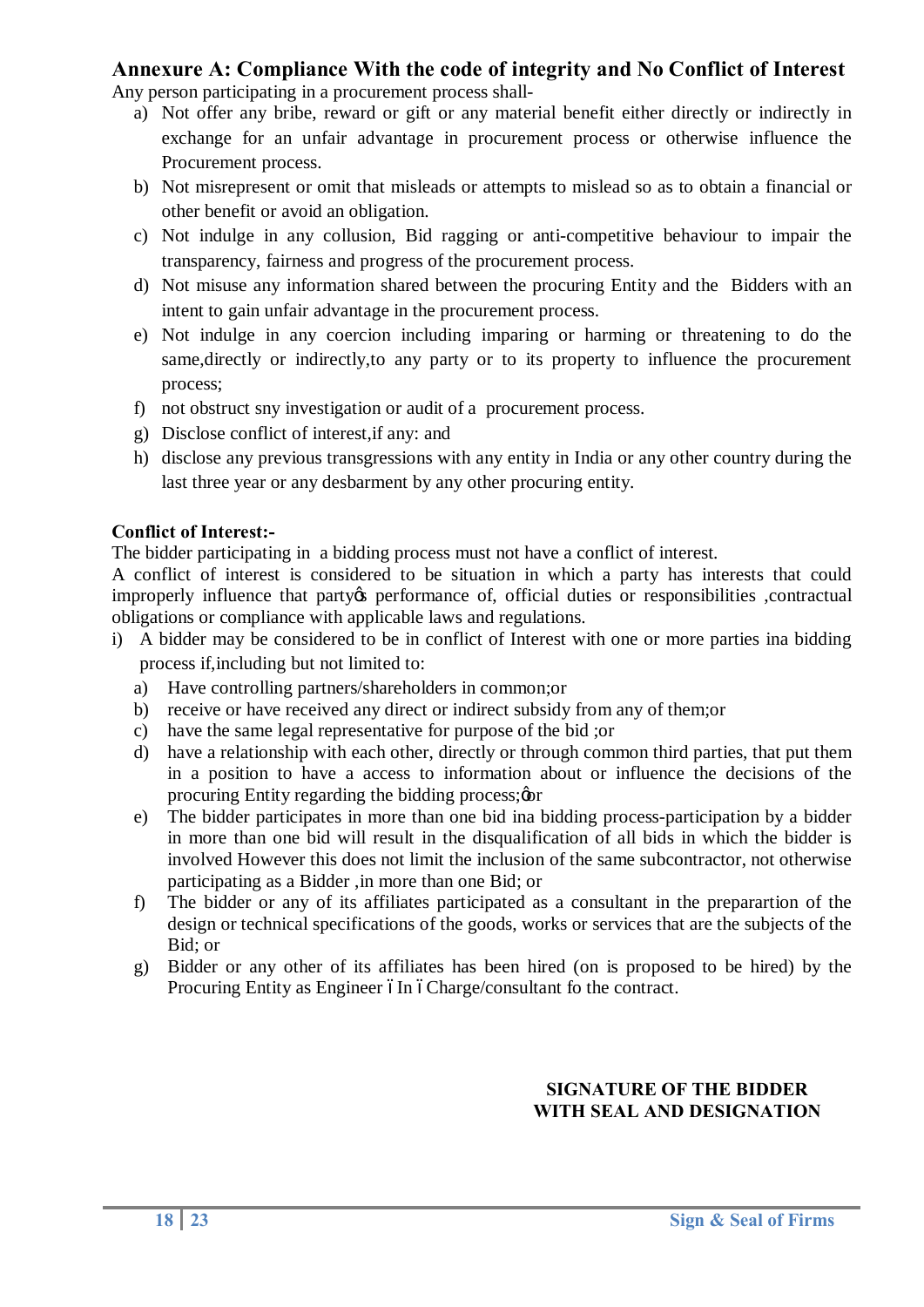# **Annexure B Declaraton by The Bidder Regarding Qualifications**

## **Declaration By the bidder**

In relation to My/our Bid submitted to.........................................................for procurement of ................................................. in response to their Notice Inviting Bids No Dated ...................I/We hereby declare under Section 7 of Rajasthan Tranparency in publice Procurement Act, 2012, that:

- 1. I/we possess the necessary professorial, technical, financial and managerial resources and competence required by the bidding document issued by the Procuring Entity;
- 2. I/we have fulfilled my/our obligaton to pay such of the taxes payable to the union and the State Government or any other local authority as specified in the Bidding Document;
- 3. I/we are not insolvent, in receivership, bankrupt or being wound up, not have my/our business activities suspended and not the subject of legal of legal proceedings for any of the foregoing reasons;
- 4. I/we do not have, and our directors and officers not have, been convicted of any criminal offence related to my/our qualifications to enter into a procurement contract within aperiod of three years preceding the commencement of this procurement process, or not have been otherwise disqualified pursuant to debarment proceedings;
- 5. I/we do not have a conflict of interests as specified in the Act, Rules and the Bidding Document,which materially affects fair competition;

Date:

Place: Signature of Bidder: Name: Designaton: Address: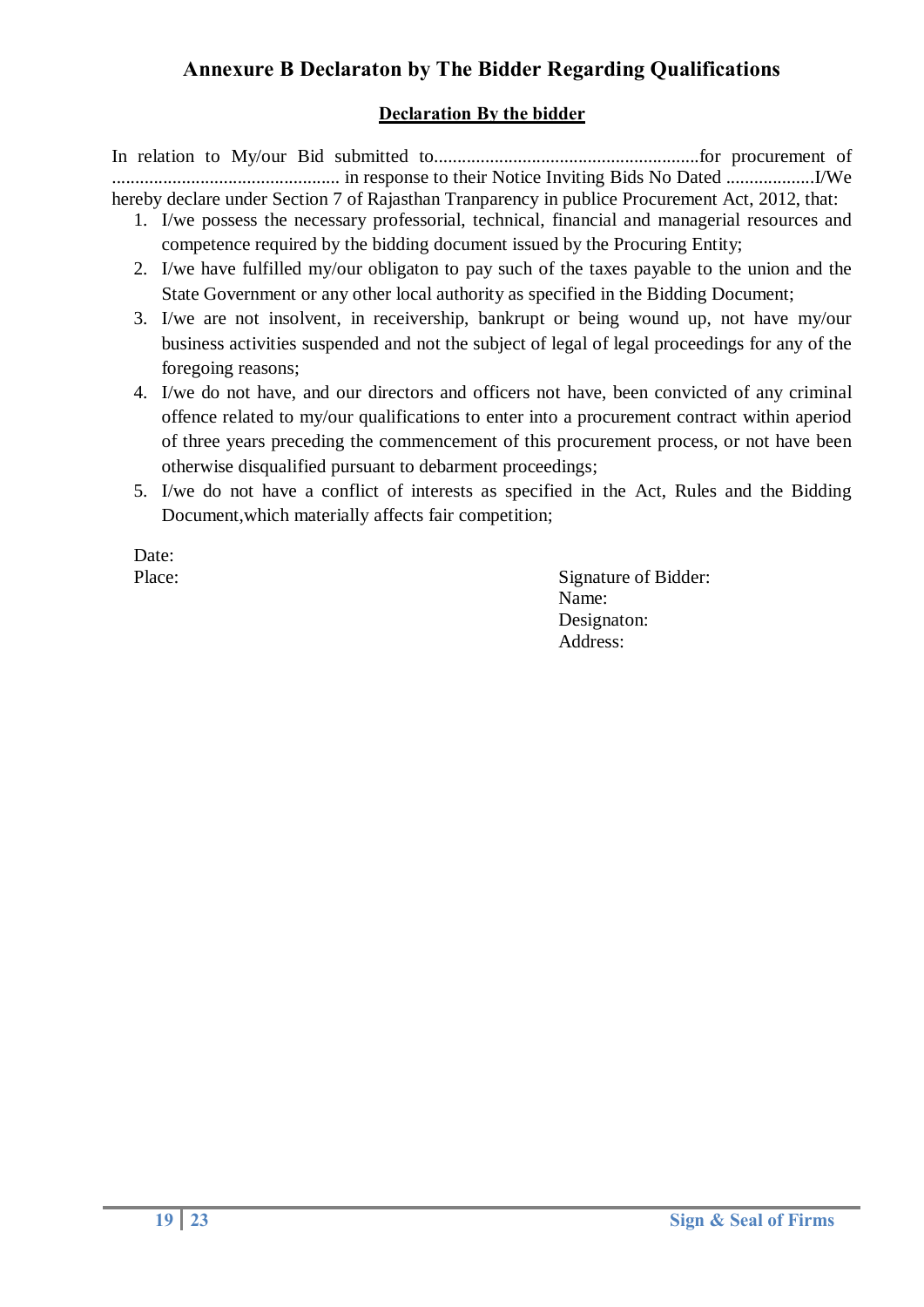# **Annexure C: Grievance Redressel during procurement Process**

The designation and address of the First Appellate Authority is **Registrar, Dr. S.R. Rajasthan** 

# **Ayurved University, Jodhpur.**

The Designation and address of the Second Appellate Authority is **Vice Chancellor, Dr. S.R.** 

# **Rajasthan Ayurved University, Jodhpur.**

# **1) Filling an Appeal**

If any Bidder or prospective bidder is aggrieved that any decision,action or omission of the procuring Entity is an contraventionin the provisions of the Act or the rules or the Guidelines issued there under he may file an appeal to First Appeal Authority, as specified in the bidding document with a period of ten days from the date of such decisions or action, omission , as the case may be clearly giving the specific ground or the grounds on which he feel aggrieved:

Provide that after the declaration of a Bidder as successful the appeal may be field only by a bidder who has participated in procurement proceedings:

Provided further that in case a Procuring Entity evaluates the Technical Bids before the opening of a financial bid, an appeal related to the matter of a financial bids may be filed only by a bidder whose Technical bid is found to the acceptable

- 1) The officer to whom an appeal is filed under para (1) shall deal with the appeal as expeditiously as possible and shall Endeavour to dispose it of within thirty days from the date of appeal,
- 2) If the officer designated ,under para (1)fails of dispose of the appeal filed within the period specified in para (2),or if the Bidder or prospective bidder or the procuring entity is aggrieved by the order passed by the First Appeal Authority , the bidder or the prospective bidder or the procuring entity as the case may be ,may file a second appeal to Second appellate Authority specified in the bidding Document in this behalf within fifteen days from the expiry of the period specified in para(23)or of the date of receipt of the order passed by the First Appelate Authority,as the case may be,

# **3) Appeal not to lie in certain cases**

No appeal shall lie against any decision of the Procuring Entity relating to the following matters, namely:-

- a) determination of procurement;
- b) provisions limiting participation of bidders in the bid process.
- c) the decision of whether or not to enter into negotiation;
- d) cancellation of aprocurement process.
- **e)** applicability of the provisions of confidentiality.

## **4) Form of Appeal**

- a) An appeal under para (1) or (3) shall above in the annexed from along with as many copies as there are respondents in the appeal.
- b) Every appeal shall be accompanied by an order appealed against, if any affidavit
- c) Every appeal may be prwsented to First Appeal Authority or second Authority as the case may be, in person or through registered post or authorised representative.

## **5) Fee for filling appeal**

- a) Fee for first appeal shall be Rupees Two Thousand Five Hundred and for Second Appeal shall be Rupees Ten Thousand , which shall be, non-refundable,
- b) The fee shall be paid in the form of bank Demand Draft or Bankers cheque of a scheduled Bank in India payable in the name of appealed Authority concerned.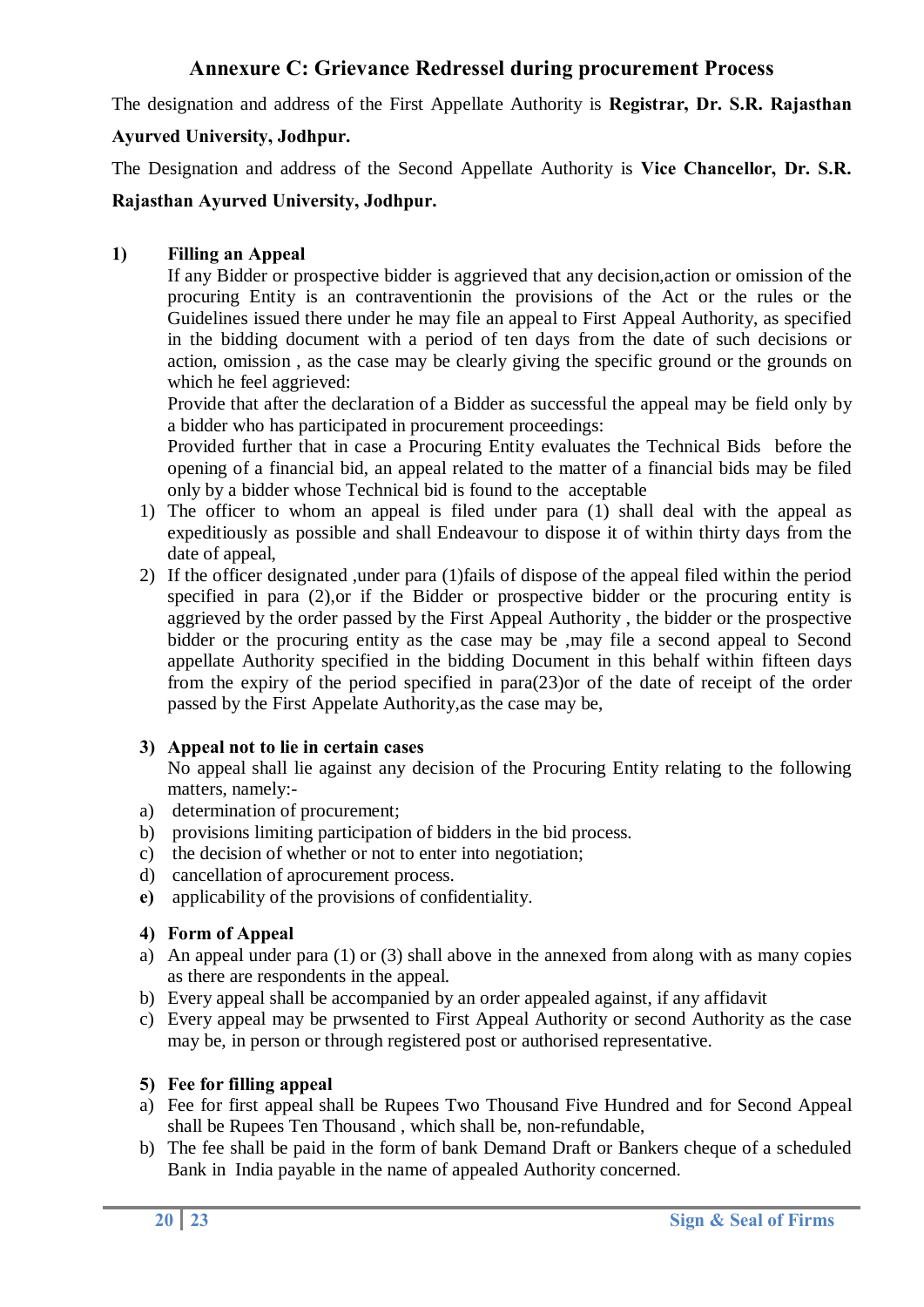# **7) Procedure for disposal of appeal**

- a) The First Appellate Authority or second Appellate Authority, as the case may be filling of appeal shall issue notice accompanied by theby copy of appeal, affidavit and document, if any to the respondents and fix date of hearing.
- b) on the date fixed for hearing the First Appellate Authority or Second Authority, as the case may be, shall
	- i) hear all ther parties to appeal present before him;and
	- ii) peruse or inspect documents,relevant records or copies thereof relating to the matter.
- c) After hearing the parties, perusal or inspection of documents and relevant records or copies thereof relating to the matter, the Appellate Authority Concerned shall pass an order in writing and provide the copy of order to rh parties to appeal free of cost.
- d) The order passed under sub clause (c) above shall also be placed on the State Public Procurement Portal.

#### **SIGNATURE OF THE BIDDER WITH SEAL AND DESIGNATION**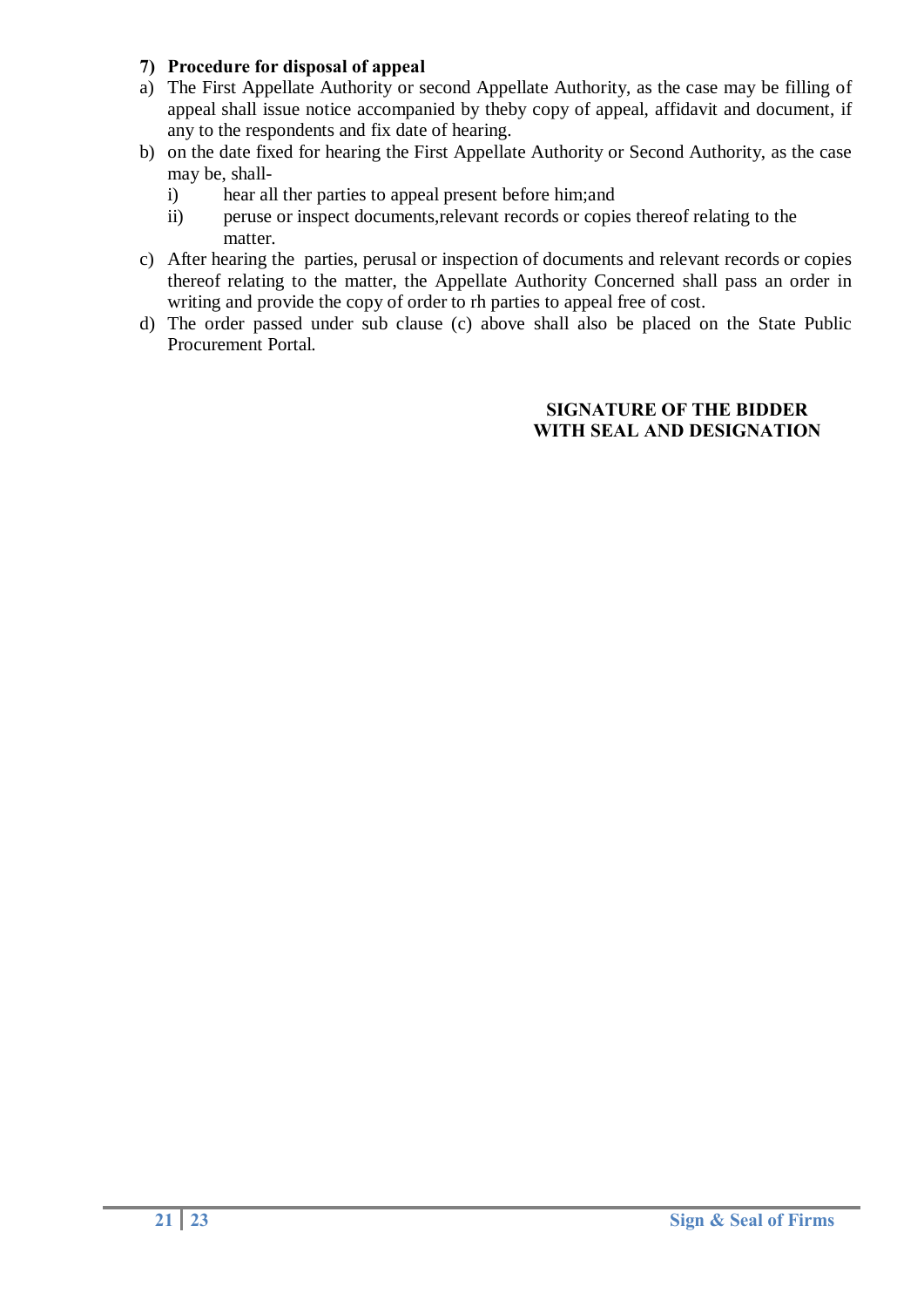## **Annexure D: Additional condition of Contract**

# **1. Correction of arithmetical errors:**

Provided that a Financial Bid is substantially responsive, the Procuring Entity will correct arithmetical errors during evaluation of Financial Bids on the following basis:

- i. If there is a discrepancy between the unit price and the total price that is obtained by multiplying the unit price and quantity, the unit price shall prevail and the total price shall be corrected, unless in the opinion of the Procuring Entity there is an obvious misplacement of the decimal point in the unit price, in which case the total price as quoted shall govern and the unit price shall be corrected and
- ii. If there is an error in a total corresponding to the addition or subtraction of subtotals, the subtotals shall prevail and the total shall be corrected and.
- iii. If there is a discrepancy between words and figures, the amount in words shall prevail, unless the amount expresed in words is related to an arithmetic error, in which case the amount in figures shall prevail subject to (i) and (ii) above.

If the Bidder that submitted the lowest evaluated Bid does not accept the correction of errors, its Bid shall be disqualified and its Bid Security shall be forfeited or its Bid Securing Declaration shall be executed,

# **2. Procuring Entity's Right to Vary Quantities**

- i. At the time of award of contract, the quantity of Goods, works or services originally specified in the Bidding Document may be increased or decreased by a specified Percentage, but such increase or decreased shall not exceed twenty percent, of the quantity specified in the Bidding Document, It shall be without any change in the unit prices or, other terms and conditions of the Bid and the conditions of contract.
- ii. If the Procuring entity does not procure any subject matter of procurement or procures less than the quantity specified in the Bidding Document due to change in circumstances, the Bidder shall not be entitled for any claim or copensation except otherwise provided in the Conditions of Contract.
- iii. In case of procurement of Goods or services, additional quantity may be procured by placing a repeat order on the rates and conditions of the original order. However, the additional quantity shall not be more than 25% of the value of Goods of the original contract and shall be within one month from the date of expiry of last supply. If the supplier fails to do so, the Procuring Entity shall be free to arrange for the balance supply by limited Bidding or otherwise and the extra cost incurred shall be recovered from the supplier.
- 3. Dividing quantities among more than one Bidder at the time of award (In case of procurement of Goods)

As a general rule all the quantities of the subject matter of procurement shall be procured from the Bidder, whose Bid is accepted. However, when it is considered that the quantity of the subject matter of procurement to be procured is very large and it may not be in the capacity of the Bidder, whose Bid is accepted, to deliver the entire quantity or when it is considered that the subject matter of procurement to be procured is of critical and vital nature, in such cases, the quantity may be divided between the Bidder, whose Bid is accepted and the second lowest Bidder or even more Bidders in that order, in a fair, transparent and equitable at the rates of the Bidder, whose Bid is accepted.

# **SIGNATURE OF THE BIDDER WITH SEAL AND DESIGNATION**